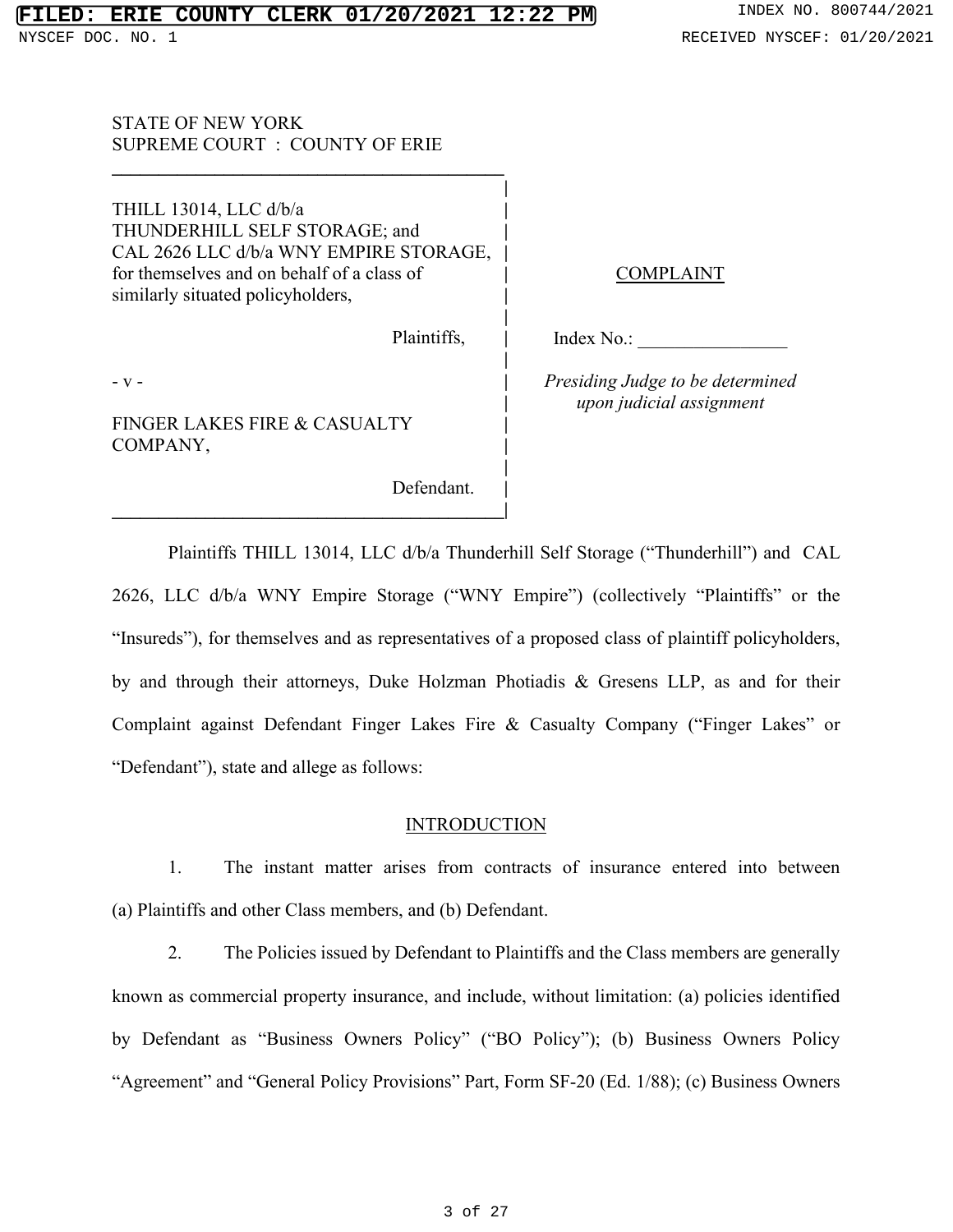Policy "Causes of Loss-Coverage A" Part, Form SF-3 (Ed. 9/96); and (d) Business Owners Policy "Loss of Income" Part, Form SF-312 (Ed. 1/88) (the "Policy").

3. The Policy issued by Defendant to Plaintiffs and the other Class members is "all risk" and, as such, provides coverage for physical loss of property resulting from any cause unless the loss is "Excluded" or "Limited."

4. The Policy issued by Defendant to Plaintiffs and Class members does not contain an exclusion or limitation expressly addressing losses caused by or related to a virus.

5. Defendant has stated that the Policy does not provide Plaintiffs and other Class members with insurance coverage benefits for losses due to and/or relating to the novel coronavirus (the "Virus"), the disease caused by the Virus–COVID-19 ("CV-19"), and/or the actions of various civil authorities in response to the Virus and/or CV-19 ("CA Orders"), including that there is no coverage for business interruption, the loss of business income, extended business income, loss based on the actions of civil authorities to limit access to property, property loss, extra expense loss, and dependent property loss (collectively "BI Losses").

6. The Business Owners Policy "Agreement" and "General Policy Provisions" Part, under "**WHAT** *YOU* **MUST DO IN CASE OF A LOSS**," directs and requires:

. . .

2. *Protect Property-You* must take all reasonable steps to protect covered property at and after an insured loss to avoid further damage. *We* pay for repairs which are reasonable and necessary to protect the property from further damage, provided *you* keep an accurate record of such expenses.

(Emphasis in original). Commonly referred to as a "Sue and Labor" provision, policyholders are entitled to coverage for reimbursement of costs and expenses incurred as a result of complying with such provision. ("SL Losses").

- 2 -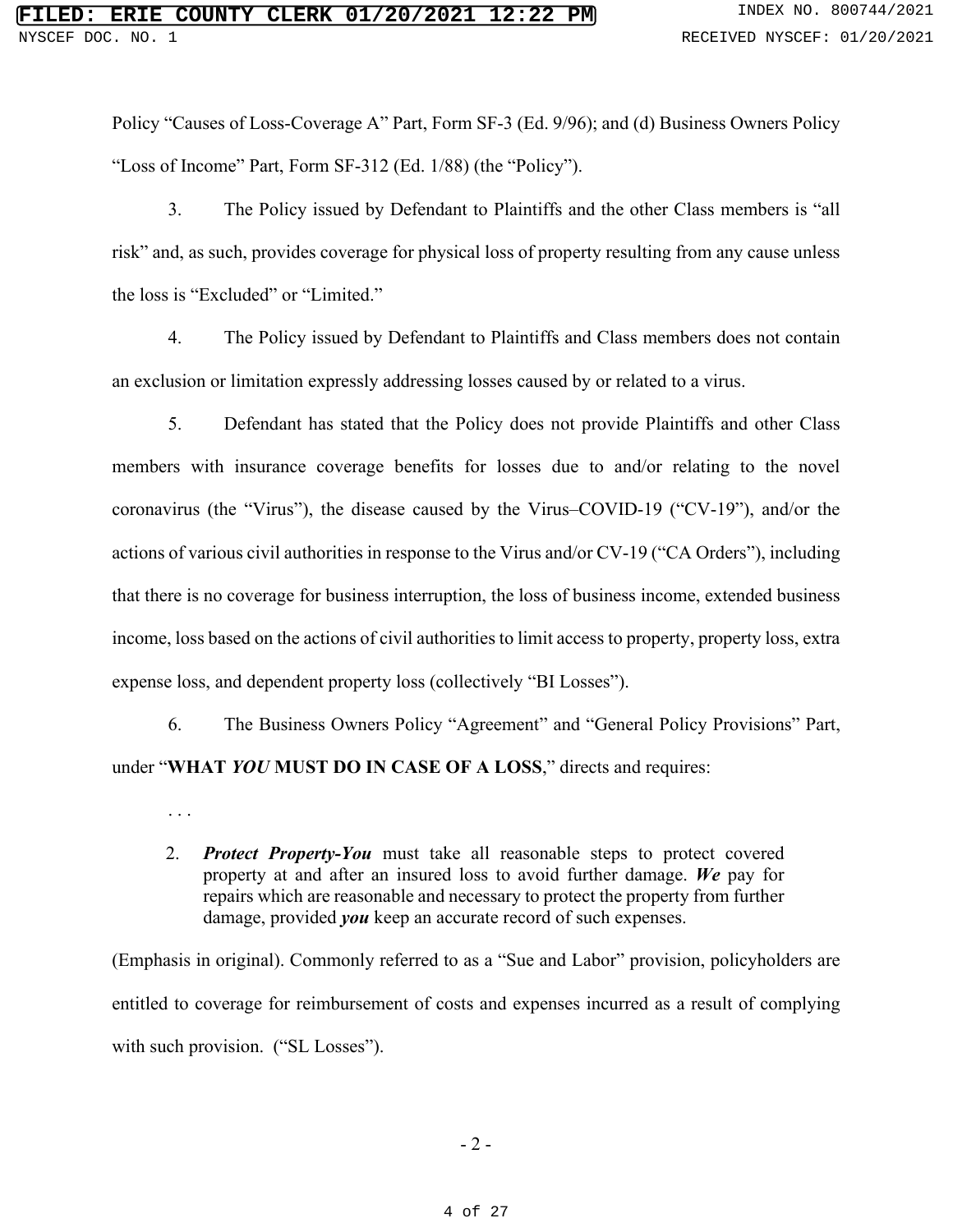7. Defendant has denied coverage to Plaintiffs and other Class members for BI Losses,

SL Losses, and other damages arising from and related to the Virus, CV-19, and the CA Orders.

8. Defendant breached its insurance contracts with Plaintiffs and other Class members by failing to provide the coverage and benefits as identified herein.

#### PARTIES

9. Plaintiff THILL 13014, LLC d/b/a Thunderhill Self Storage is a New limited liability company with its principal place of business located in the State of New York, County of Erie, at 13014 Big Tree Road, East Aurora, New York (the "Thunderhill Premises").

10. Plaintiff CAL 2626, LLC, LLC d/b/a WNY Empire Storage is a New York limited liability company with its principal place of business located in the State of New York, County of Livingston, at 2926 West Main Street, Caledonia, New York (the "WNY Empire Premises") [The foregoing Thunderhill and WNY Empire Premises shall hereinafter be referred to collectively as the "Properties"].

11. Upon information and belief, Defendant Finger Lakes is a business corporation organized under the laws of and registered and duly authorized to transact insurance business in the State of New York.

#### JURISDICTION AND VENUE

12. This Court has jurisdiction over Defendant pursuant to Article 3 of the CPLR.

13. This action is brought in the County of Erie pursuant to CPLR § 503(a), based upon (a) Plaintiffs' place of business, and (b) a substantial part of the events or omissions giving rise to the claims occurred in Erie County, including (i) Plaintiffs' purchase of the insurance policies, (ii) Plaintiffs' business operations, (iii) the Properties that are the subject of the insurance policies

- 3 -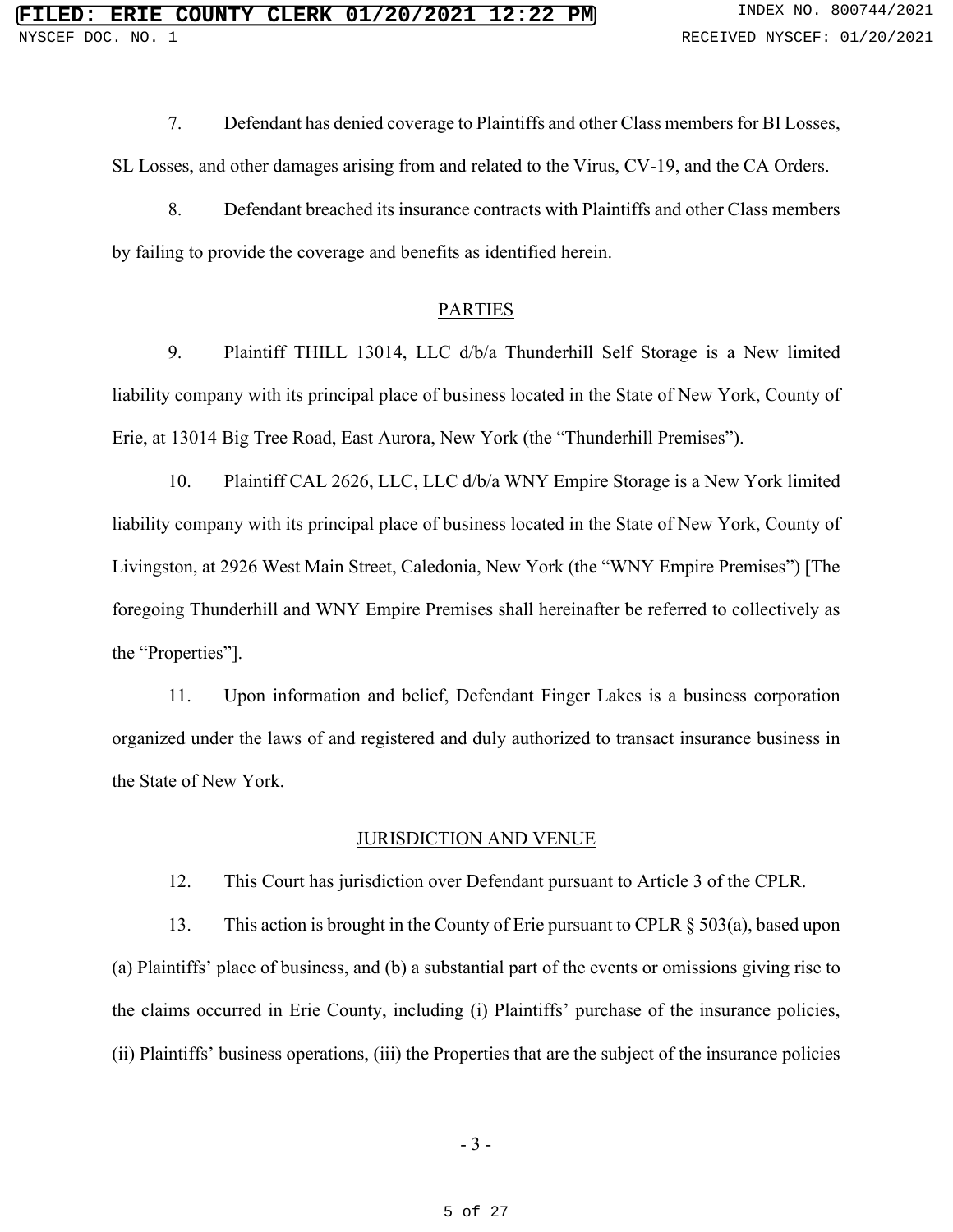is in the State of New York, County of Erie, and (iv) the loss events impacting Plaintiffs' business and Properties for which coverage was denied took place in Erie County.

14. This litigation seeks damages exceeding the jurisdictional limits of all lower courts.

#### FACTS

#### A. The Policy

15. Defendant Finger Lakes issued and delivered to Plaintiff Thunderhill an insurance policy bearing the policy number BOP015007002 (the "Thunderhill Policy"). A copy of the Thunderhill Policy is attached hereto as *Exhibit A*.

16. Defendant Finger Lakes issued and delivered to Plaintiff WNY Empire an insurance policy bearing the policy number BOP015007003 (the "WNY Empire Policy"). (The Thunderhill Policy and WNY Empire Policy are hereinafter collectively referred to as "Plaintiffs' Policy"). A copy of the WNY Empire Policy is attached hereto as *Exhibit B*.

17. The Plaintiffs' Policy is the same or substantially similar to each Policy issued by Defendant to Class members.

18. Each Policy, including the Plaintiffs' Policy, was issued in consideration of a premium which was paid to, received, and retained by Defendant.

19. The Thunderhill Policy covered certain losses occurring between May 20, 2019, and May 20, 2020, including losses occurring at the Thunderhill Premises.

20. The WNY Empire Policy covered certain losses occurring between May 20, 2019, and May 20, 2020, including losses occurring at the WNY Empire Premises.

21. The Plaintiffs' Policy identifies Defendant Finger Lakes as the Insurer.

22. Thunderhill is identified in the Thunderhill Policy as the "Named Insured."

23. WNY Empire is identified in the WNY Empire Policy as the "Named Insured."

- 4 -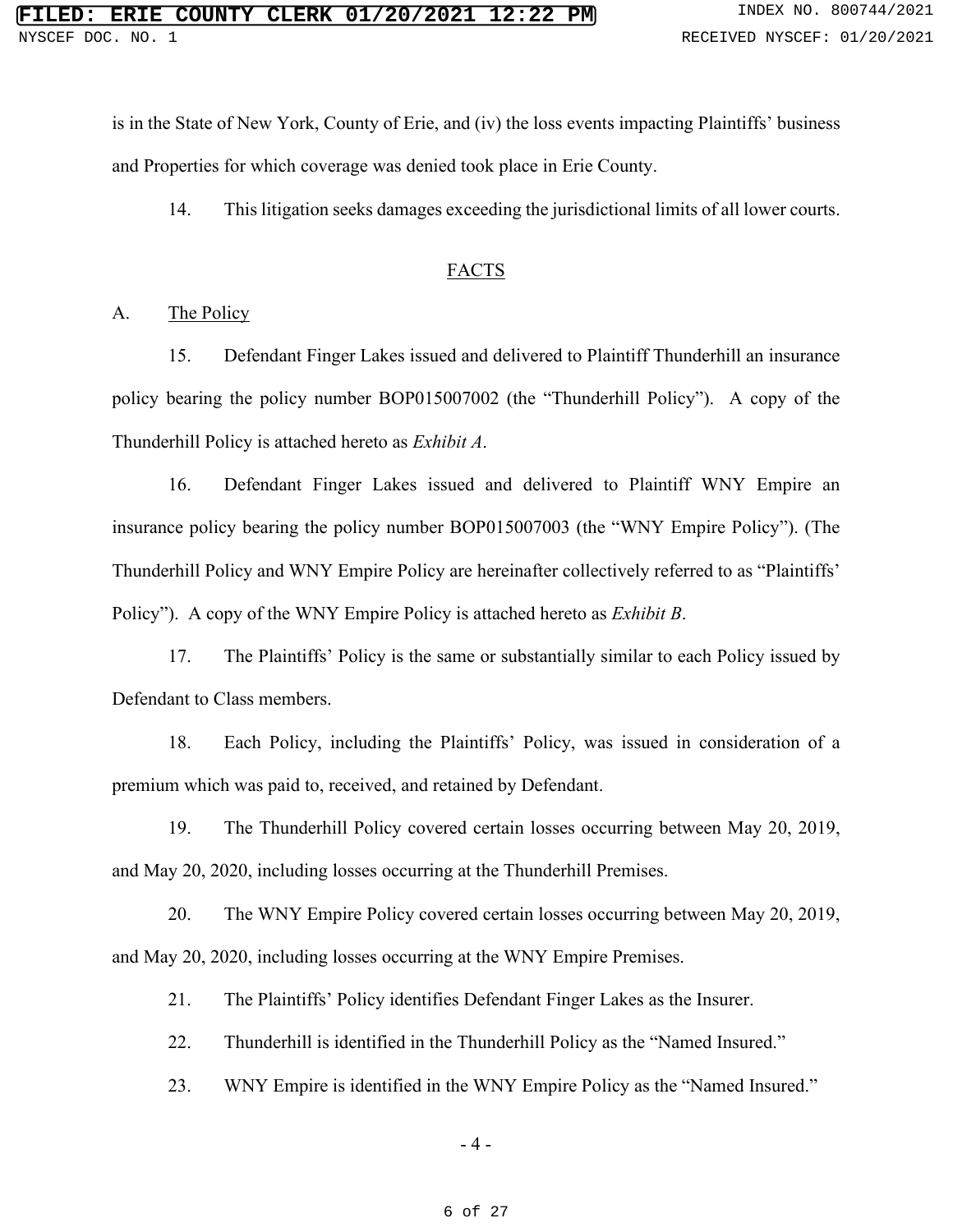24. Each Policy, including the Plaintiffs' Policy, provides coverage on an "all risk"

rather than specified peril basis.

25. "All risk" insurance policies cover all risks of loss except for risks that are expressly

and specifically excluded.

26. Under the Business Owners Policy "Causes of Loss-Coverage A" Part, the Policy

provides:

**A. Covered Causes of Loss** When this for is attached to *your* policy, Covered Causes of Loss means Risks of Direct Physical Loss unless the loss is: 1. Excluded in Section B., Exclusions; or 2. Limited in Section C., Limitations; that follow.

(Exs. A & B (emphasis in original)).

27. Under the Business Owners Policy "Causes of Loss-Coverage A" Part, the Policy provides coverage for "Loss of Income", including, among other things: "a) net profit"; "b) payroll expenses"; "c) taxes"; "d) interest"; "e) rents"; and "all other necessary operating expenses incurred by the *business*." *Id.* (emphasis in original).

28. Under the Business Owners Policy "Causes of Loss-Coverage A" Part, the Policy also provides coverage extensions for, among other things: "civil authority"; and full resumption of operations (also known as extended business interruption coverage).

29. Plaintiffs and other Class members have suffered BI Losses that are expressly covered under the Policy.

30. Under the subsection titled "**WHAT** *YOU* **MUST DO IN CASE OF A LOSS**," the Policy directs and requires:

2. *Protect Property-You* must take all reasonable steps to protect covered property at and after an insured loss to avoid further damage. *We* pay for repairs which are reasonable and necessary to protect the property from further damage, provided *you* keep an accurate record of such expenses.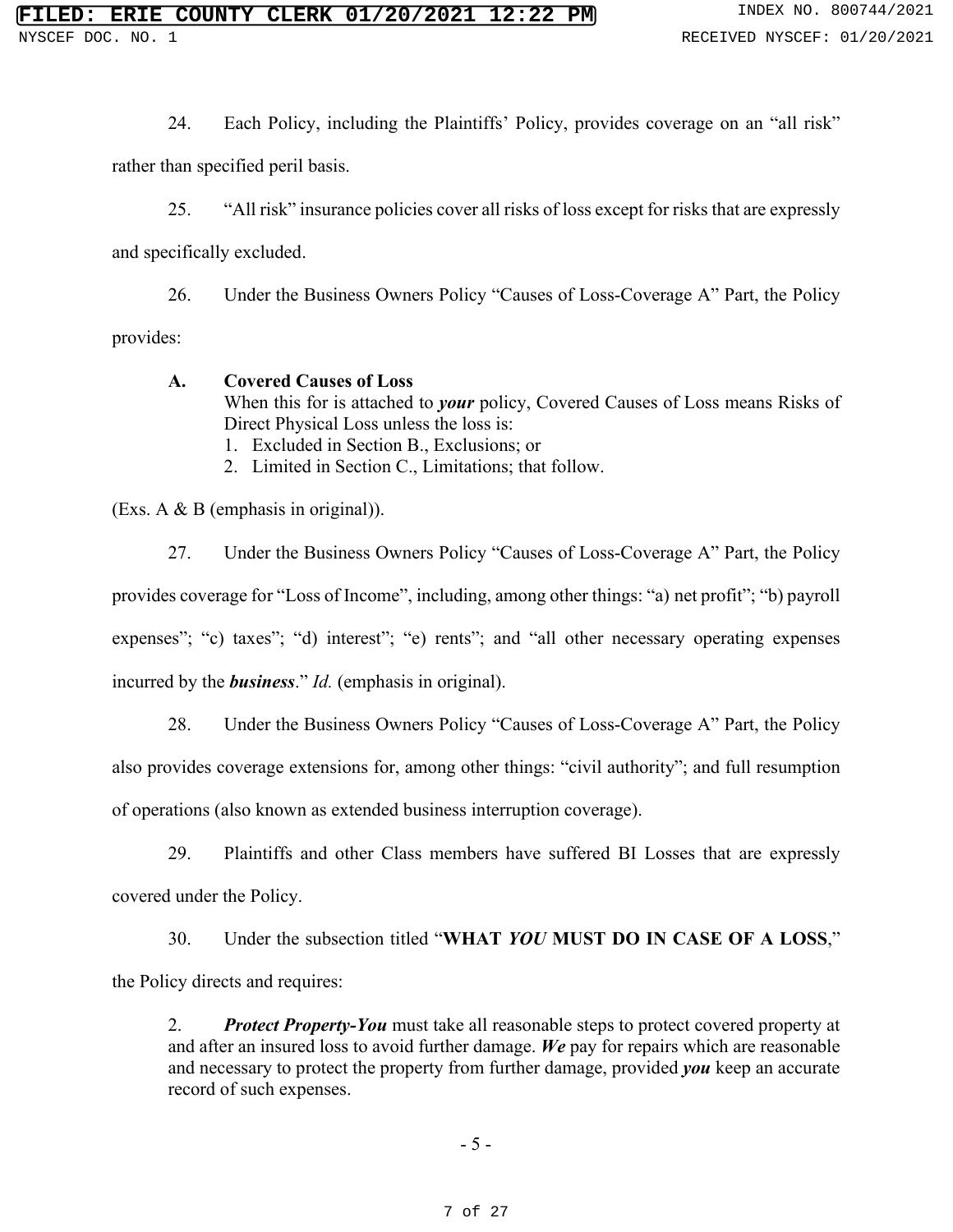*Id.* (emphasis in original).

31. Plaintiffs Thunderhill and WNY Empire, and upon information and belief Class members, complied with the insureds' obligations under the "What You Must Do In Case of a Loss" provision and incurred SL Losses.

32. The "Exclusions" do not reference, restrict, limit, or preclude coverage for losses resulting directly or indirectly from a virus.

33. The "Limitations" do not restrict, limit or preclude coverage for losses resulting directly or indirectly from a virus.

#### B. Absence of "Exclusion of Loss due to Virus or Bacteria" Endorsement

34. Since in or before 2006, the insurance industry, including Defendant, has been aware of the risks of damage to property, physical loss of property, and damage to business operations associated with viruses and bacteria.

35. In or about 2006, the insurance industry adopted a standard form policy endorsement for commercial property policies commonly known as "Exclusion of Loss Due to Virus or Bacteria." This has otherwise been referred to as Multistate Form Filing CF-2006-OVBEF and/or endorsement CP 01 75 07 06 (New York) or CP 01 40 07 06 (collectively, the "Virus Exclusion").

36. Defendant is a member of the insurance industry and subscribes to, has access to, relies on, and adopts ISO forms.

37. Defendant is, and at all relevant times hereto was, aware of the Virus Exclusion.

38. Defendant chose to issue insurance policies without the Virus Exclusion despite its express and actual knowledge of the existence of the same.

- 6 -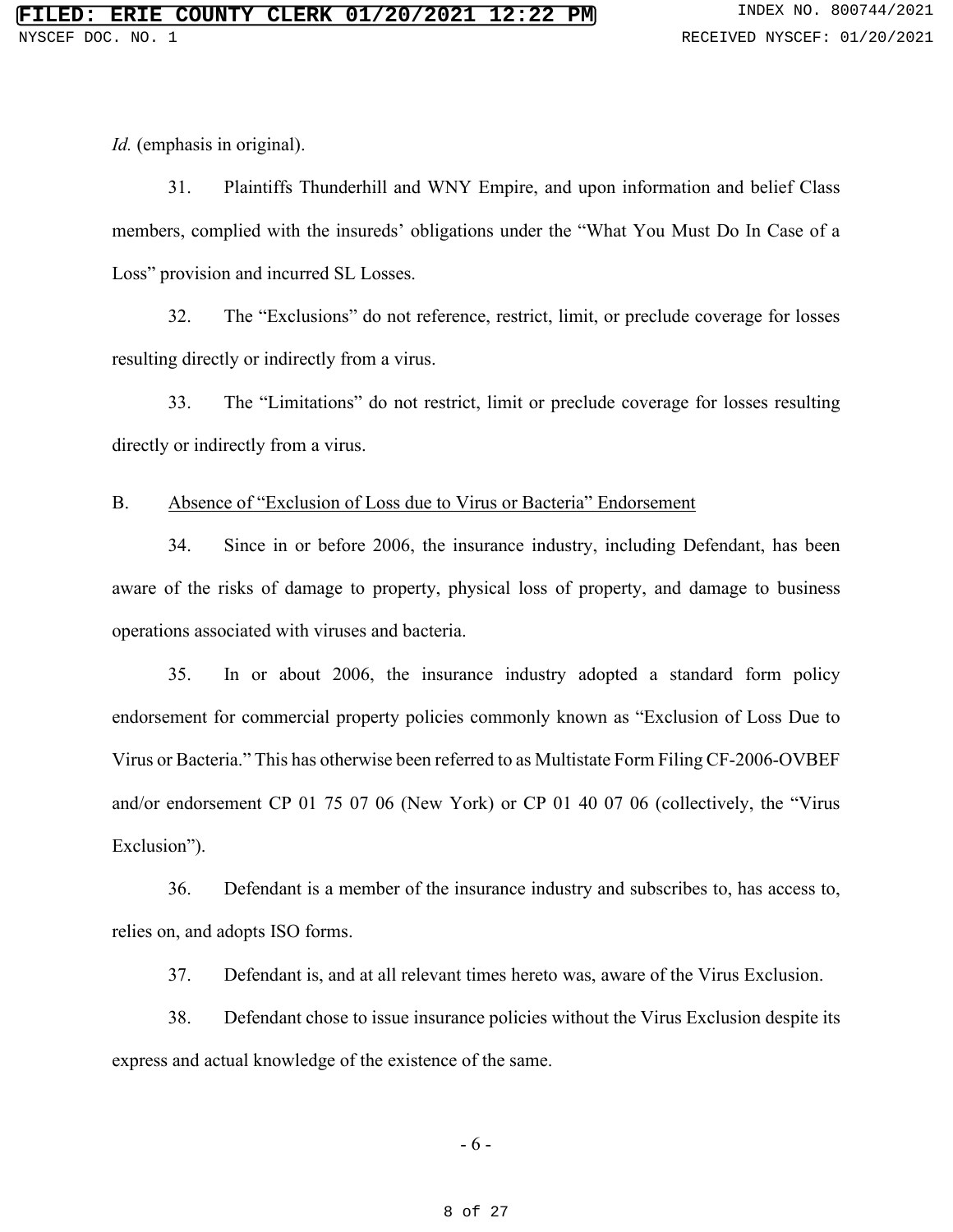39. The intended purpose of the Virus Exclusion is to eliminate virus and bacteria related losses from coverage under all risk insurance policies.

40. The Policy does not contain the Virus Exclusion.

41. The Policy does not contain an exclusion substantially the same or similar to the Virus Exclusion.

42. Defendants did not issue Plaintiffs or the Class members Policies containing any mention of a virus exclusion.

43. Defendants had knowledge of the existence of virus exclusions, including the Virus Exclusion, at the time and/or before they issued insurance policies to Plaintiffs and the Class members.

44. Upon information and belief, Defendants actually issued insurance policies containing virus exclusionary language to certain policyholders at the time and/or before they issued insurance policies to Plaintiffs and the Class members.

45. Defendants made the affirmative decision to omit virus exclusionary language when issuing insurance policies to Plaintiffs and the Class members.

46. The Policy does not exclude or limit coverage for losses experienced by Plaintiffs directly or indirectly from the Virus, CV-19, or the CA Orders.

47. Defendant's conduct, including its decision to issue all risk policies without the known Virus Exclusion and the virus exclusionary language adopted and issued by Defendant in other all risk policies, establishes that the presence of the Virus is and/or causes loss of or damage to property that is covered under the Policy.

- 7 -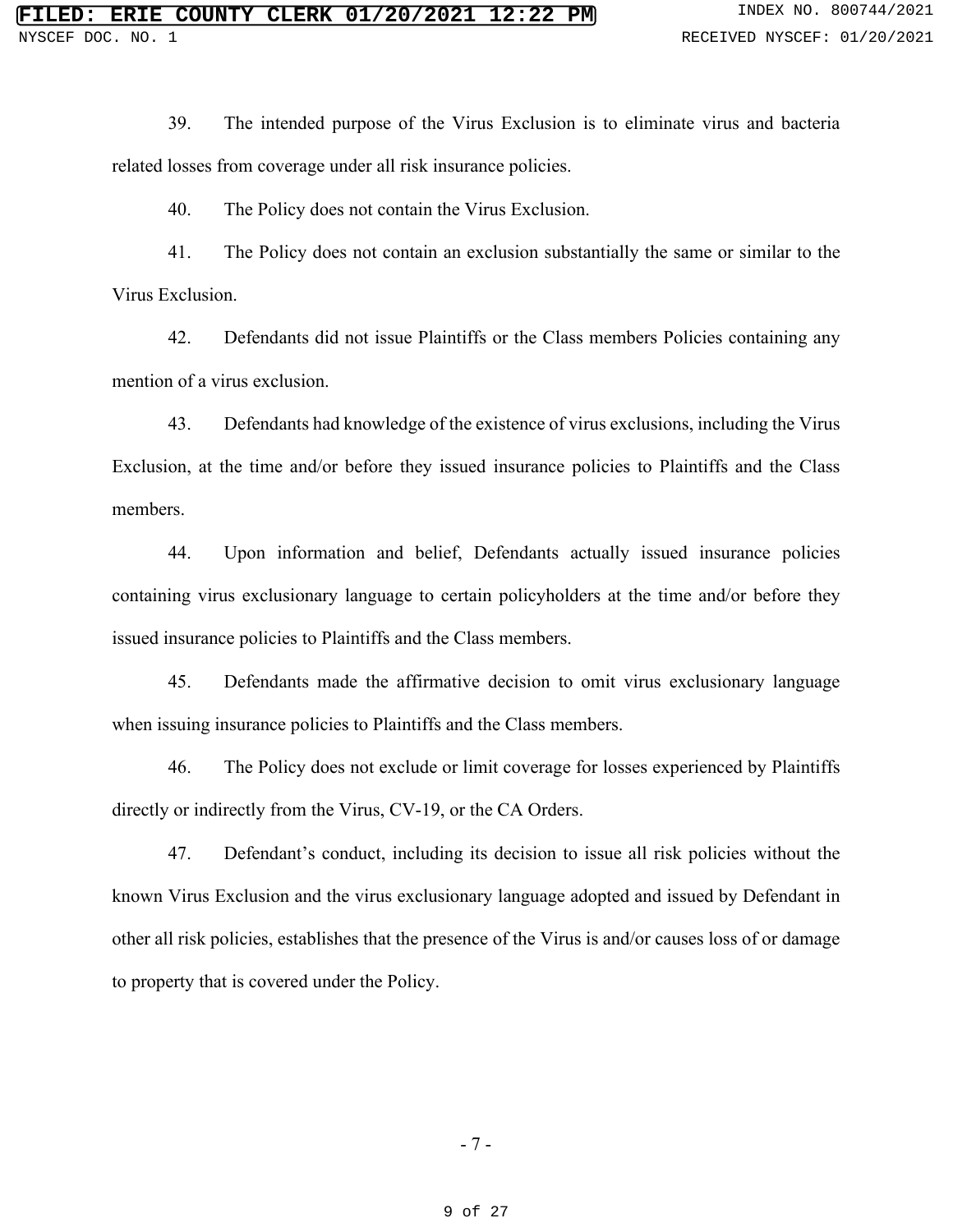# C. Plaintiff's Covered Loss

48. Plaintiffs' employees, customers, and/or vendors: (a) were exposed to the Virus, (b) tested positive for the Virus and/or CV-19, (c) were otherwise diagnosed as infected with the Virus and/or having CV-19, (d) exhibited symptoms consistent with infection by the Virus and/or having CV-19, and/or (e) were instructed by civil authorities and/or their medical providers to selfisolate, quarantine, and/or suspend normal business operations.

49. Plaintiffs' Properties, personal property, and dependent property: (a) were exposed to the Virus, (b) had the Virus or persons with CV-19 present at their respective locations, and/or (c) could no longer be used or operated due to orders of civil authorities issued in response to the Virus and CV-19.

50. Property in the immediate area of Plaintiffs' Properties: (a) was exposed to the Virus, (b) had the Virus on surfaces therein, and/or (c) could no longer be used or operated due to orders of civil authorities issued in response to the Virus and CV-19.

51. In New York, the Virus became ubiquitous, such that it existed and/or exists throughout the State, including, without limitation, Plaintiffs' Properties and property in the immediate area of Plaintiffs' Properties.

52. The Virus was present at, in, throughout, and on Plaintiffs' Properties and property within one mile of Plaintiffs' Properties.

53. The Virus causes physical loss of and/or damage to property.

54. The presence of the Virus constitutes direct physical loss of and/or damage to property.

55. The Virus is a physical substance that lives on and is active on inert physical surfaces and is also emitted into the air, including in aerosols.

- 8 -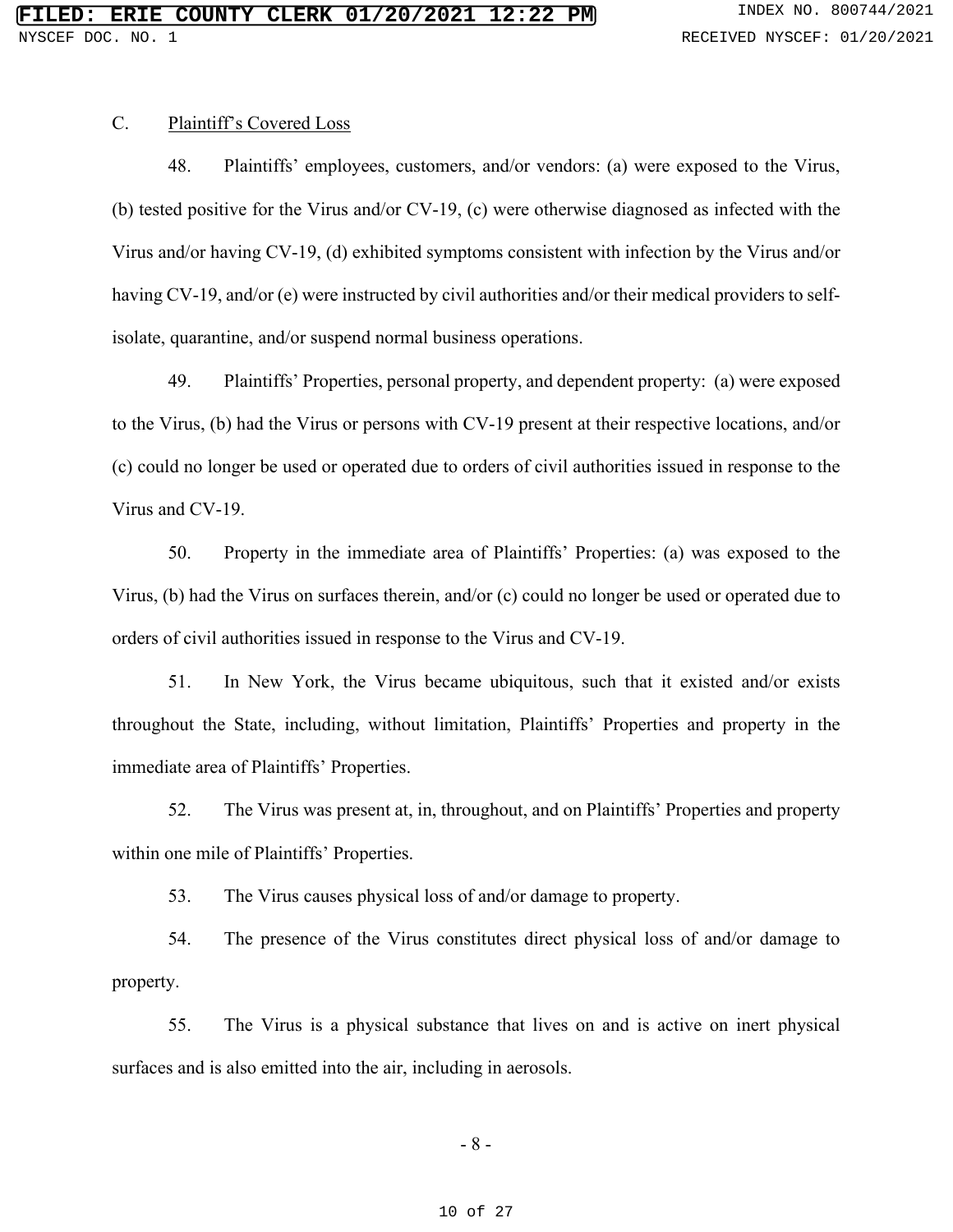56. The presence of the Virus renders physical property in its vicinity unsafe and unusable.

57. At least two governmental entities have acknowledged that the Virus causes physical loss of and/or damage to property.

58. Annexed hereto as *Exhibit C* are copies of The City of New York, Office of the Mayor, Emergency Executive Orders, issued by Mayor Bill de Blasio (the "NYC Executive Orders").

59. Annexed hereto as *Exhibit D* is a copy of the original Executive Order of New York State Governor Cuomo, New York State Executive Order 202.

60. The NYC Executive Orders expressly state: "WHEREAS, this order is given because of the propensity of the virus to spread person to person and *also because the virus physically is causing property loss and damage*[.]" (Ex. C(emphasis added)).

61. Similarly, New York State Executive Order 202 expressly states:

Pursuant to Section 29 of Article 2-B of the Executive Law, I [Governor Cuomo] direct the implementation of the State Comprehensive Emergency Management Plan and authorize all necessary State agencies to take appropriate action to assist local governments and individuals in containing, preparing for, responding to and recovering from this state disaster emergency, *to protect state and local property*, and to provide such other assistance as is necessary to protect public healthy, welfare, and safety.

(Ex. D (emphasis added)).

62. The presence of the Virus and the resulting direct physical loss of or damage to property (at Plaintiffs' Premises, Plaintiffs' work areas, and at property in the immediate area of the same) and persons with CV-19 caused direct physical loss of or damage to the covered property under the Plaintiffs' Policy and the Policies of other Class members, as well as to property in the immediate area of such covered property.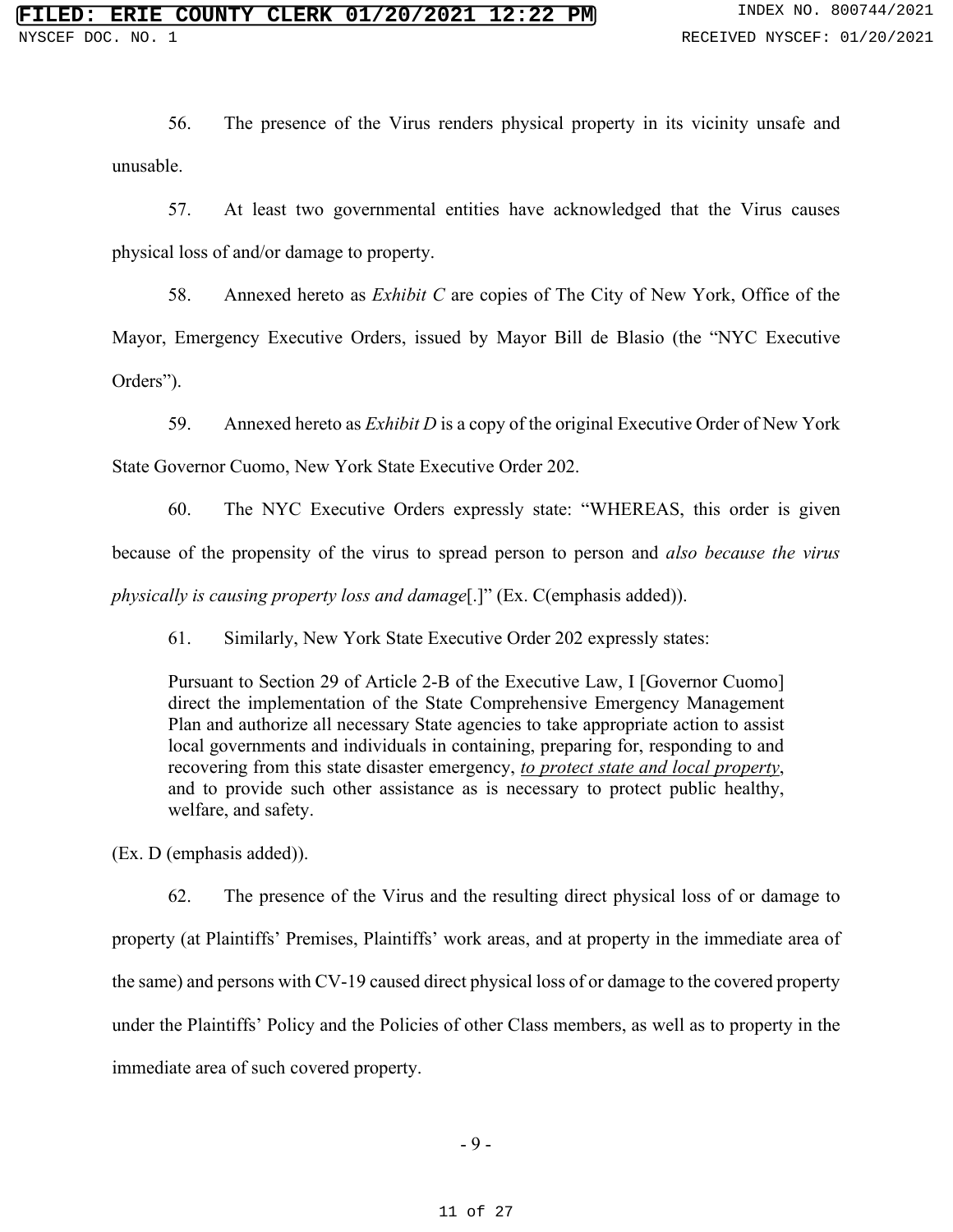63. The presence of the Virus and the resulting direct physical loss of or damage to property (both at Plaintiffs' Properties and at property in the immediate area of the same) and persons with CV-19 caused civil authorities throughout New York to issue orders requiring the suspension of business and/or use of commercial property, including the property of Plaintiffs and other Class members as well as property in the immediate area of such covered property.

64. The CA Orders prohibited access to the covered properties as a result of the damage

and the ongoing and continuous loss and damage resulting from the Virus.

65. The CA Orders include, but are not limited to, the following Executive Orders of

New York State Governor Cuomo:

- a. On March 7, 2020, by Executive Order 202, Governor Cuomo declared a Disaster Emergency for all of New York State because of CV-19;
- b. On March 18, 2020, by Executive Order 202.6, Governor Cuomo reduced all non-essential businesses' on-site workers by 50%, effective at 8:00 p.m. on March 20, 2020;
- c. On March 19, 2020, by Executive Order 202.7, Governor Cuomo reduced all non-essential businesses' on-site workers by 75%, effective at 8:00 p.m. on March 21, 2020;
- d. On March 20, 2020, by Executive Order 202.8, Governor Cuomo reduced all non-essential businesses' on-site workers by 100%, effective at 8:00 p.m. on March 22, 2020; and
- e. Supplemental executed Orders that restricted and/or suspended business activities at and/or use of commercial property.
- 66. Plaintiffs Thunderhill and WNY Empire suffered damages to their business

operations as a result of the Virus, CV-19, and the CA Orders.

67. Plaintiffs suffered a direct physical loss of or physical damage to Covered Property,

including the BI Losses, as a result of the Virus, CV-19, and the CA Orders ("Loss").

- 68. The Loss constitutes an occurrence under the Policy.
- 69. Plaintiffs are entitled to be covered and indemnified under the Policy for the Loss.

 $-10-$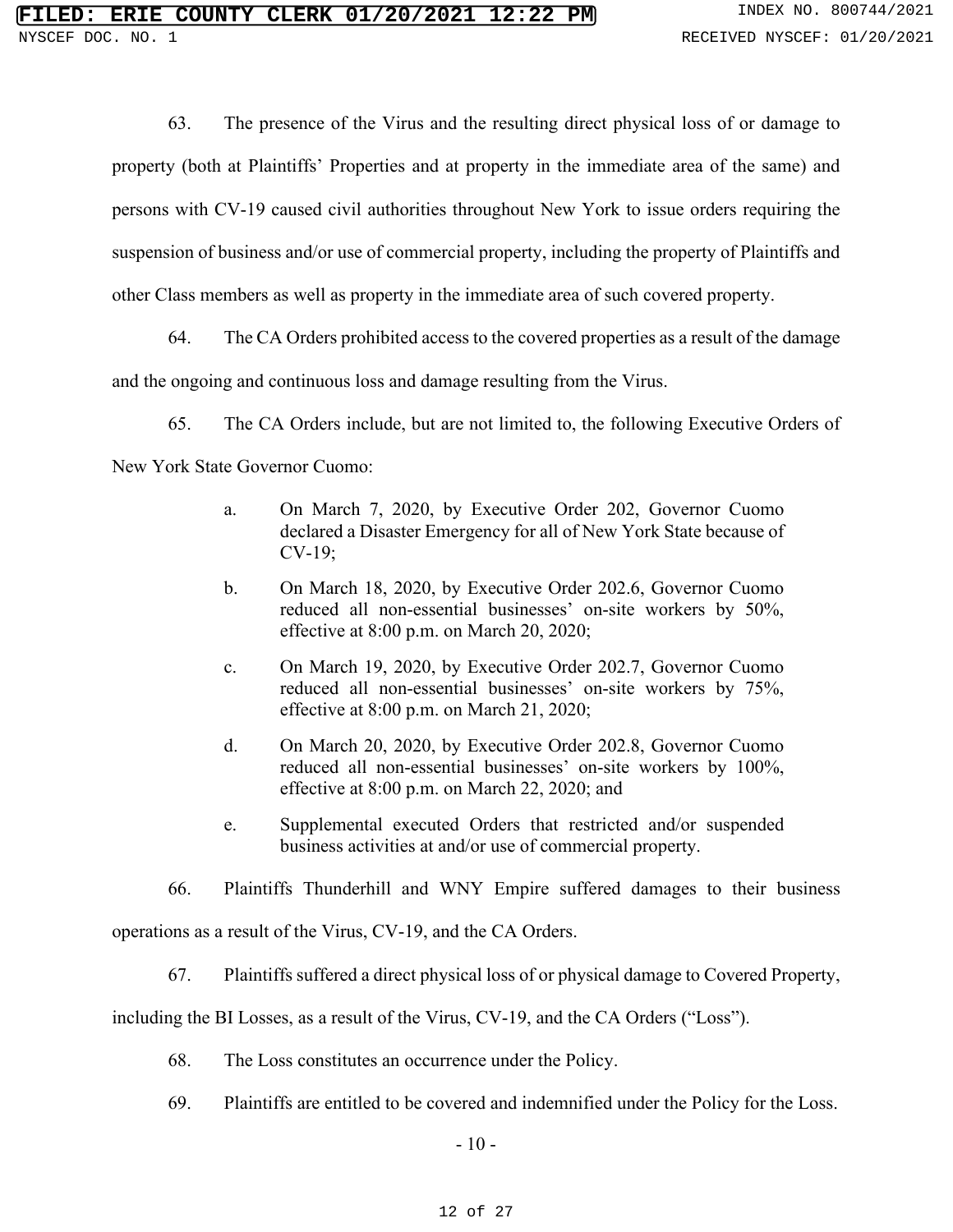### D. Uniform Practice to Deny Coverage for Losses related to the Virus

70. Plaintiffs timely reported the Loss to Defendant via numerous methods, including by telephone, e-mail, and/or through their agent.

71. Defendant Finger Lakes arbitrarily and wrongfully disclaimed coverage for Plaintiffs' Loss.

72. Defendant contends that the commercial property policies it issued in New York do not provide coverage for losses resulting from or related to the Virus, CV-19, or the CA Orders.

73. Defendant's denial of coverage for losses related to or arising out of the Virus, CV-19, and the CA Orders was predetermined and without regard to the individual circumstances of Plaintiffs or other insureds, including the presence of the Virus at the insured premises or property in the immediate area thereof.

74. By letter dated March 10, 2020, the New York State Department of Financial Services directed all insurers that had issued commercial property insurance in New York to provide details on the business interruption coverage provided under such policies ("DFS Directive"). A copy of the DFS Directive is attached hereto as *Exhibit E*.

75. The DFS Directive explained that the purpose of this requirement was to ensure that insurance companies "explain to policyholders the benefits under their policies and the protections provided in connection with COVID-19" and required "each Insurer examine the policies it has issued and explain the coverage each policy offers in regard to COVID-19."

76. Upon information and belief, Defendant either failed to send its insureds a response pursuant to the DFS Directive and/or prepared a template response to the DFS Directive irrespective of coverage provided for in the respective insureds' policies ("DFS Response").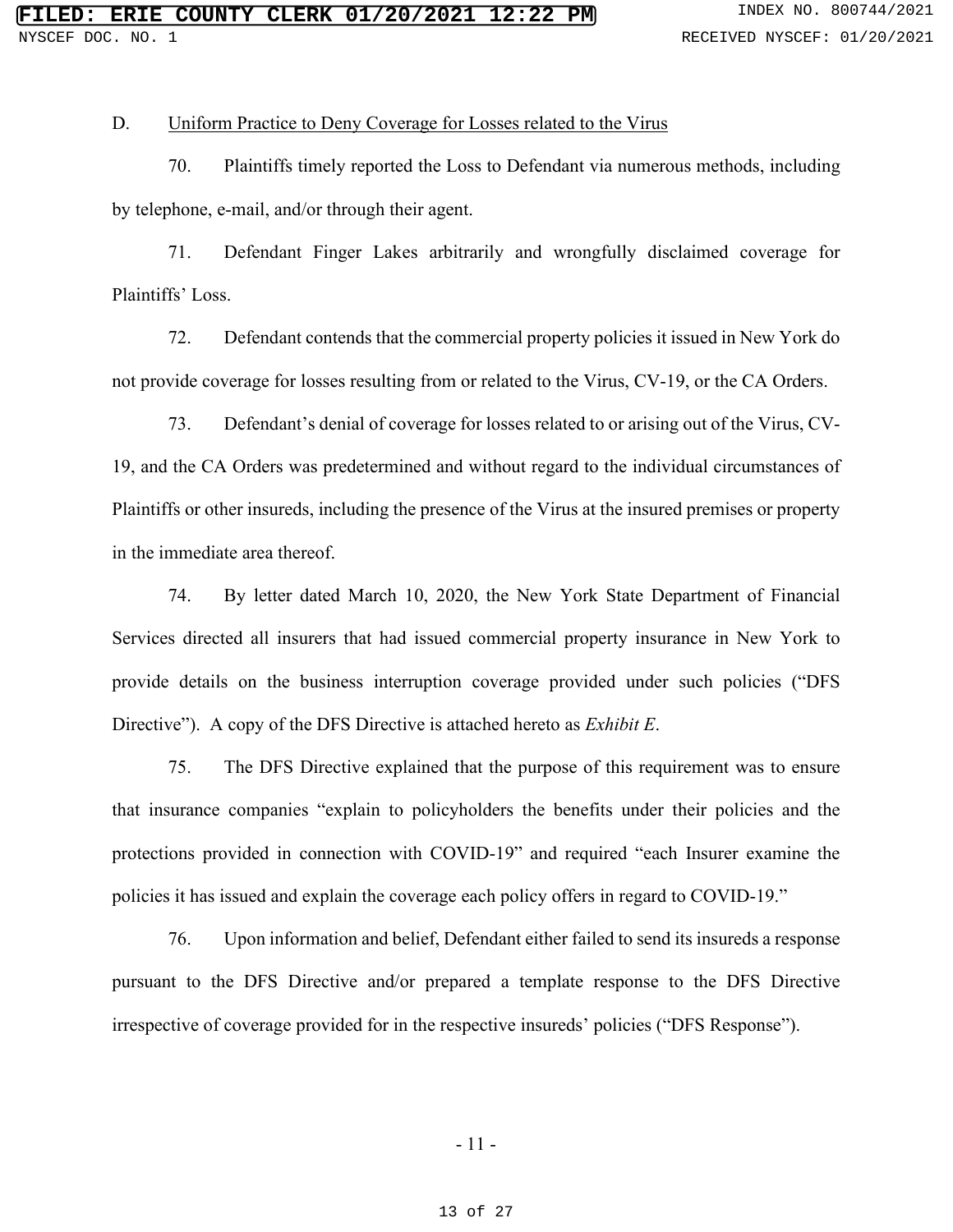77. Plaintiffs, and upon information and belief other policyholders, were the intended beneficiaries of the DFS Directive and, accordingly, the intended recipients of any DFS Response letter.

78. Upon information and belief, Defendant took the position that the Policy, and other similar commercial property policies it has issued in New York, including Commercial Lines Policies and Businessowner's Policies, do not cover losses arising from or relating to the Virus, CV-19, or the CA Orders.

79. Upon information and belief, before Plaintiffs submitted notice of and information about their claims related to the Virus, CV-19, and the CA Orders, Defendant had determined not to afford coverage for any such claims.

80. Upon information and belief, when making the determination not to provide coverage for the Virus, CV-19, and the CA Orders, Defendant had actual knowledge that it had hundreds, if not thousands, of impacted policyholders in New York.

81. To the extent DFS Response letters were sent, upon information and belief, Defendant mailed the DFS Response letters in batches due to the large number of policyholders

#### E. Coverage Denial for Losses related to Virus, CV-19 and CA Orders

82. Defendant denied coverage to Plaintiffs and other policyholders for losses related to the Virus, CV-19, and/or the CA Orders.

83. By letter dated May 27, 2020, Defendant issued a written coverage denial to Plaintiff Thunderhill (the "Thunderhill Denial"), noting, among other things:

. . . Finger Lakes must advise you that you have no coverage under the Finger Lakes Policy for your loss of income arising out of the COVID-19 pandemic and its negative effect on the economy and your business.

The reasons for the denial are that there was no direct physical loss or covered cause of loss to any of your buildings that resulted in you loss of income.

#### - 12 -

#### 14 of 27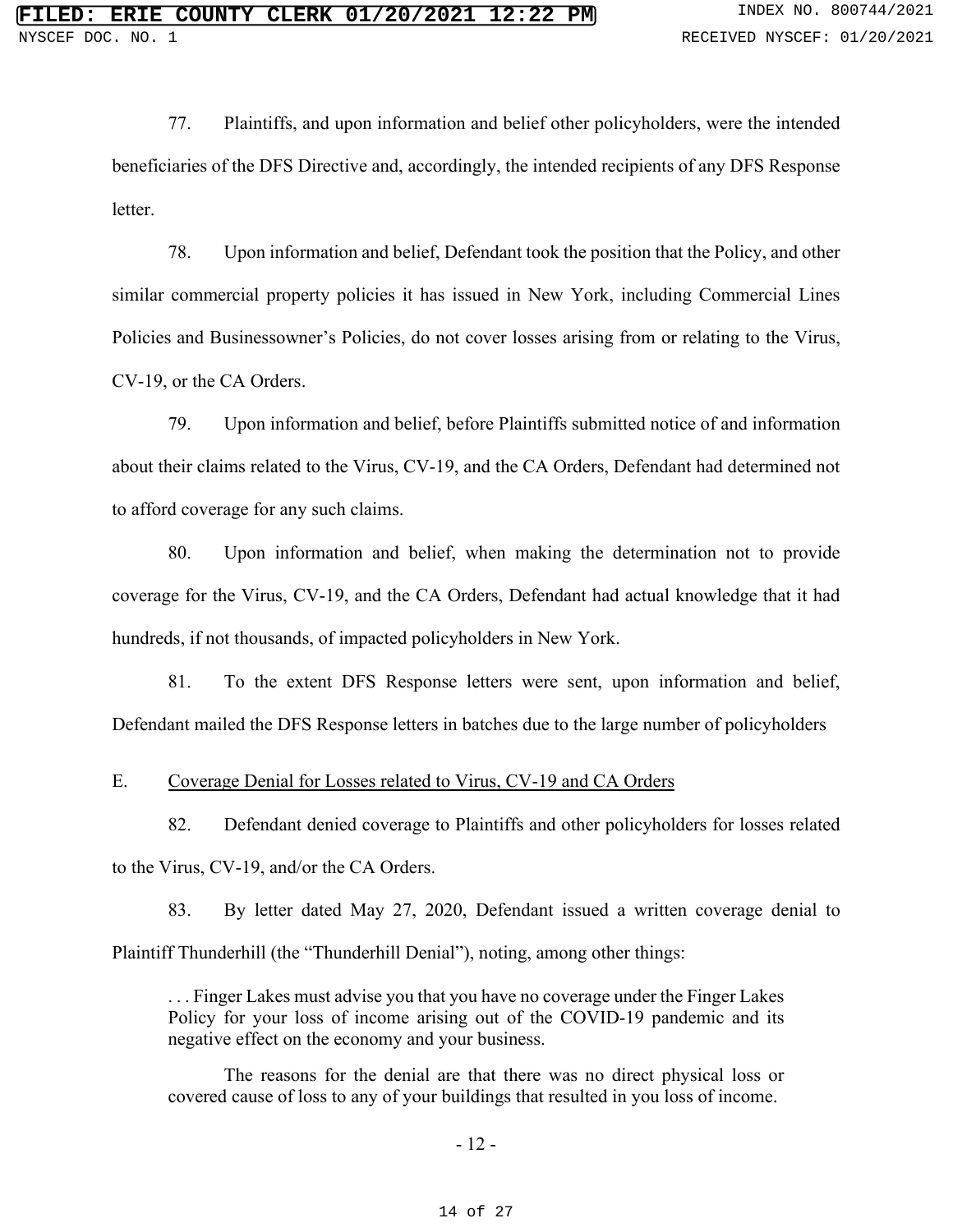84. Annexed hereto as *Exhibit F* is a copy of the Thunderhill Denial.

85. By letter dated May 27, 2020, Defendant issued a written coverage denial to

Plaintiff WNY Empire (the "WNY Empire Denial"), noting, among other things:

. . . Finger Lakes must advise you that you have no coverage under the Finger Lakes Policy for your loss of income arising out of the COVID-19 pandemic and its negative effect on the economy and your business.

The reasons for the denial are that there was no direct physical loss or covered cause of loss to any of your buildings that resulted in you loss of income.

86. Annexed hereto as *Exhibit G* is a copy of the WNY Empire Denial.

87. The Thunderhill and WNY Empire Denials are the same and/or substantially the same as one another and, upon information and belief, as denials sent to other insureds with the

same or similar coverage (the "Coverage Denial").

88. Upon information and belief, each and every denial letter sent by Defendant to its insureds relating to the Virus, CV-19, or the CA Orders was the same in form and substance to the Thunderhill Denial, WNY Empire Denial, and Coverage Denial.

89. The Coverage Denial received by Plaintiffs sets forth Defendant's analysis of why the Policies issued in New York do not afford coverage for losses related to the Virus, CV-19, or the CA Orders.

90. The Coverage Denial does not reference any of the facts of Plaintiffs' loss.

91. Defendant Finger Lakes refused to make payment to Plaintiffs for damages resulting from the Loss which constitutes a breach of the Policy.

92. Defendant Finger Lakes's refusal to cover the Loss is erroneous and unsupported by the plain language of the Policy.

93. As such, Defendant Finger Lakes owes Plaintiffs insurance coverage and benefits under the Policy for the Loss, and there is no valid basis for its refusal to issue the same.

- 13 -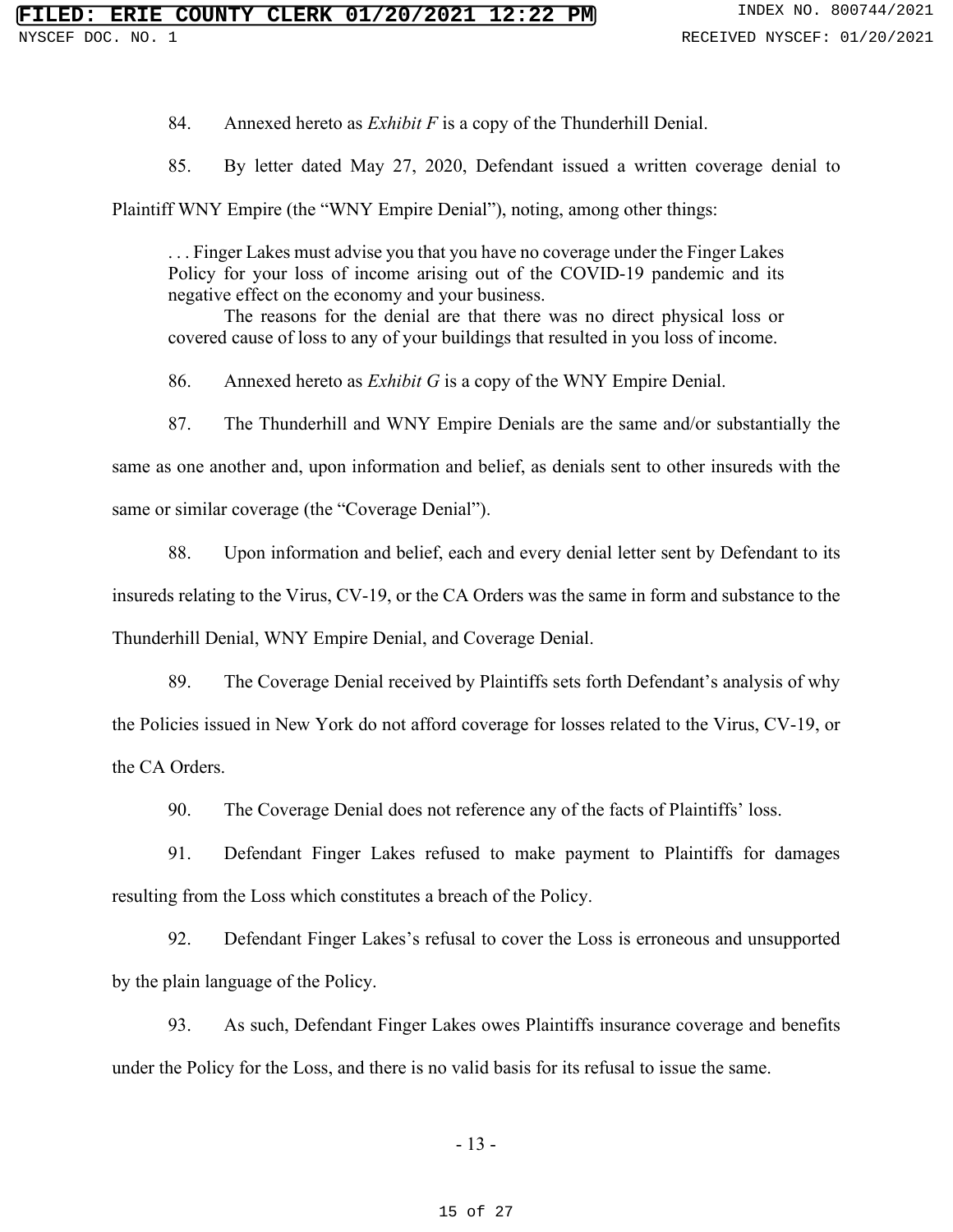94. Plaintiffs continue to be damaged by Defendant Erie Finger Lakes' refusal to issue the full amounts due and owing under the Policy.

95. Defendant denied coverage to Plaintiffs and other policyholders for losses related to the Virus, CV-19, and/or the CA Orders based on its policy interpretation as set forth in the DFS Response and the "Coverage Denial."

96. Upon information and belief, Defendant made coverage decisions concerning policyholder claims related to the Virus, CV-19, and the CA Orders without consideration of the unique facts or circumstances of each loss and, rather, adopted a pattern and/or practice to deny such claims.

# CLASS ACTION ALLEGATIONS

97. Plaintiff brings this action pursuant to Article 9 of the CPLR on behalf itself and a class consisting of:

- a. all policyholders of all-risk commercial property insurance policies issued by Defendant, including policyholders of a Business Owners Policy or a policy that includes or is comprised of Business Owners Policy "Agreement" and "General Policy Provisions" Part, Form SF-20 (Ed. 1/88); Business Owners Policy "Causes of Loss-Coverage A" Part, Form SF-3 (Ed. 9/96); and/or Business Owners Policy "Loss of Income" Part, Form SF-312 (Ed. 1/88);
- b. policyholders who are residents of the State of New York, incorporated in the State of New York, and/or otherwise domiciled in the State of New York;
- c. whose policies were in effect for any period of time on or after February 15, 2020, and through the end of the (i) declared emergency period or (ii) prohibitions, limitations, or restrictions of business property use under the CA Orders;
- d. whose policies do not contain the Virus Exclusion or a substantially similar exclusion for a virus as an endorsement; and
- e. who suffered BI Losses or SL Losses as a result of the Virus, CV-19, or the CA Orders, including policyholders that suspended or reduced business operations at the premises covered by their policy (the "Class").

- 14 -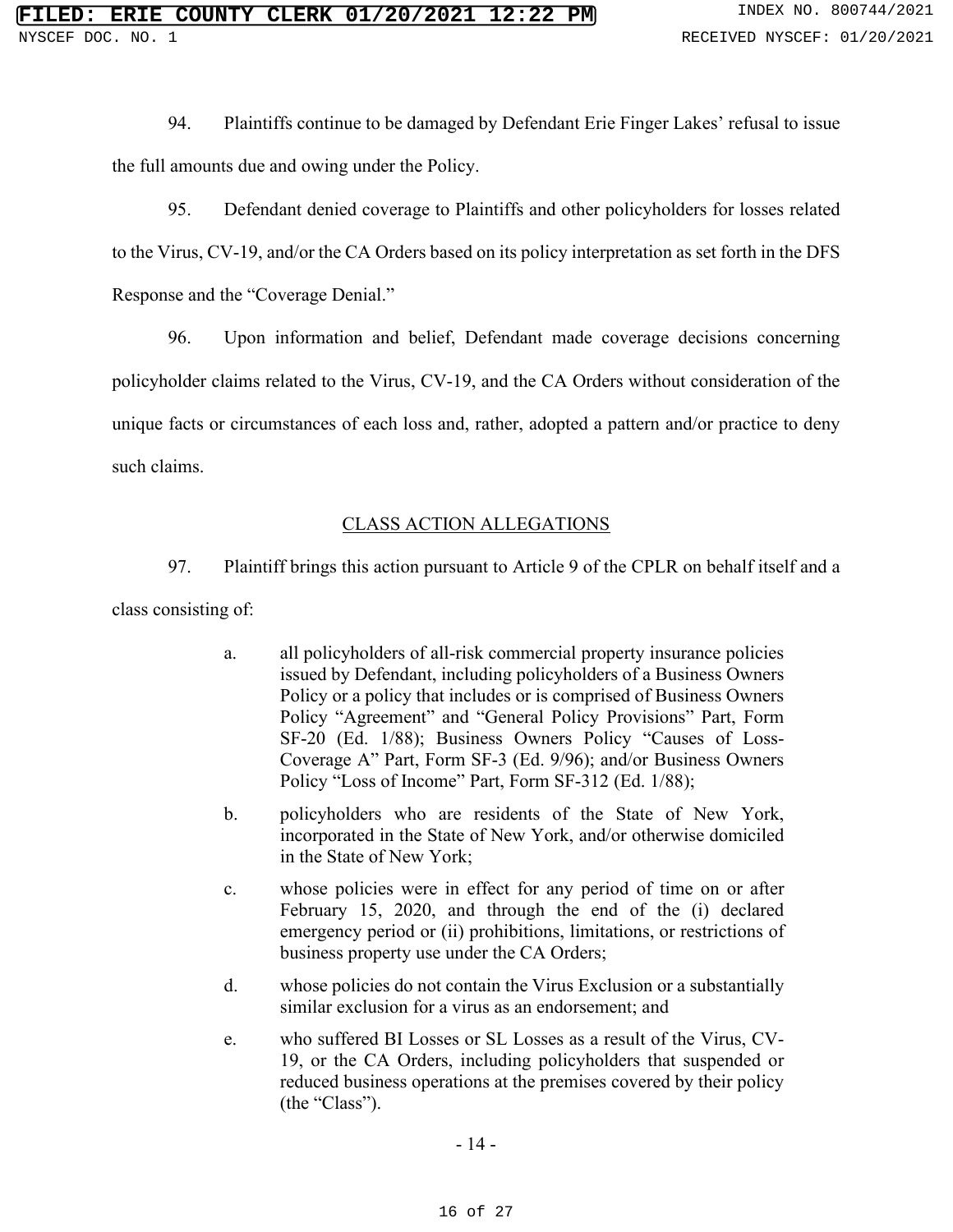98. Excluded from the Class are Defendant and its members, affiliates, parents, subsidiaries, officers, directors, employees, successors, or assigns; governmental entities as well as counsel and court staff assigned to this case and/or their immediate family members. Plaintiffs reserves the right to amend or modify the Class definition.

99. CPLR  $\S 901(a)(1)$  - Numerosity. The Class members are so numerous that joinder of all members is impracticable. Upon information and belief, Defendant issued thousands of commercial property insurance policies in New York containing provisions for business interruption and related coverage, including the Business Owners Policy and policies that include the Business Owners Policy "Agreement" and "General Policy Provisions" Part, Form SF-20 (Ed. 1/88); Business Owners Policy "Causes of Loss-Coverage A" Part, Form SF-3 (Ed. 9/96); and/or Business Owners Policy "Loss of Income" Part, Form SF-312 (Ed. 1/88).

100. CPLR § 901(a)(2) - Commonality and Predominance. Common questions of law and fact exist as to all Class members and predominate over any questions solely affecting individual Class members. Among the questions of law and fact common to the Class are:

- a. Defendant issued all risk policies to Class members in exchange for premiums paid and received;
- b. Plaintiff and the Class members had the use of/access to their property and/or the operation of their business impacted by the CA Orders;
- c. Defendant's position that the presence of a virus or the reduction of a business relating thereto does not constitute direct physical loss of or damage to property;
- d. Defendant's interpretation of coverage for losses related to the Virus, CV-19, and the CA Orders as set forth in the DFS Response;
- e. whether Defendant's coverage decision details were uniformly adopted and applied to all policyholder Class members;
- f. Defendant's knowledge of and failure to adopt the Virus Exclusion in the policies issued to Class members;

- 15 -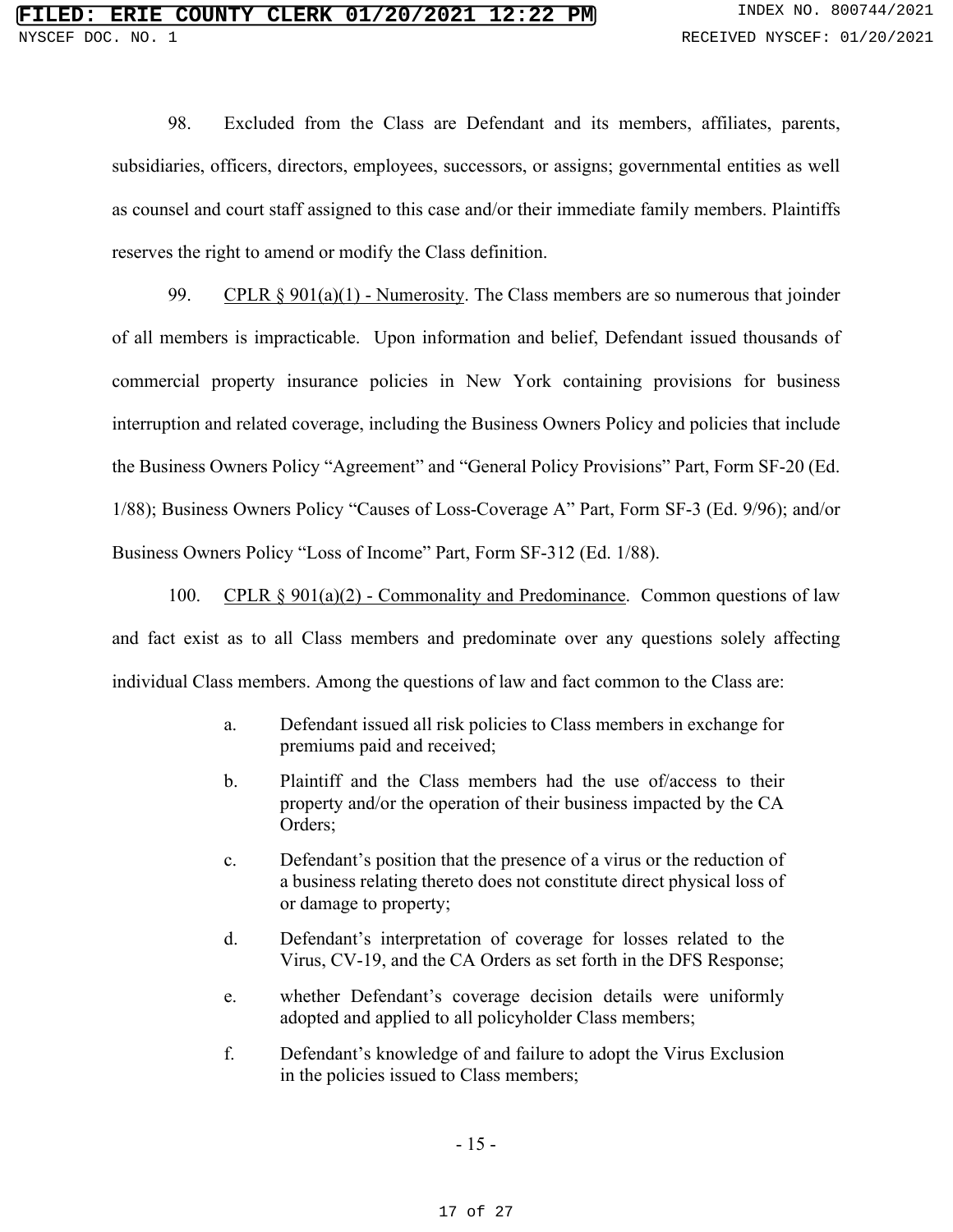- g. whether the policies issued by Defendant were ambiguous as to coverage for losses arising from the presence of a virus or the limiting or closing of a business to prevent the spread of a virus;
- h. whether the presence of a person infected with CV-19 at or in the immediate area of an insured premises constitutes a physical loss of or physical damage to property under the policies issued by Defendant;
- i. whether the closing or limiting of a business to prevent the spread of a virus constitutes a physical loss of or physical damage to property under the policies issued by Defendant; and
- j. whether New York state laws were violated by the Defendant's acts and/or omissions as alleged herein.

101. CPLR  $\S$  901(a)(3) - Typicality. The claims of the proposed Class representatives, Plaintiffs Thunderhill and WNY Empire, are typical of the claims of the Class members as all Class members were issued the same or substantially similar commercial property insurance policies by Defendant, and Plaintiff Thunderhill, Plaintiff WNY Empire, and members of the proposed class have been similarly affected by Defendant's wrongful acts complained of herein, including Defendant's position that the presence of a virus and/or the closing or limiting of a business to prevent the spread of a virus are not physical loss or damage to property.

102. CPLR § 901(a)(4) - Adequacy of Representation. The proposed Class representatives, Plaintiffs Thunderhill and WNY Empire, will fairly and adequately protect the interests of the Class and has retained counsel competent and experienced in matters involving first party insurance coverage as well as class actions. Plaintiffs have no interests which conflict with the Class. Plaintiffs and its counsel will vigorously prosecute this action, and the interests of the Class will be fairly and adequately protected.

103. CPLR  $\S 901(a)(5)$  - Superiority. A class action is superior to all other available methods for the fair and efficient adjudication of this controversy since joinder of all members is impracticable. Upon information and belief, Defendant issued in excess of 1,000 commercial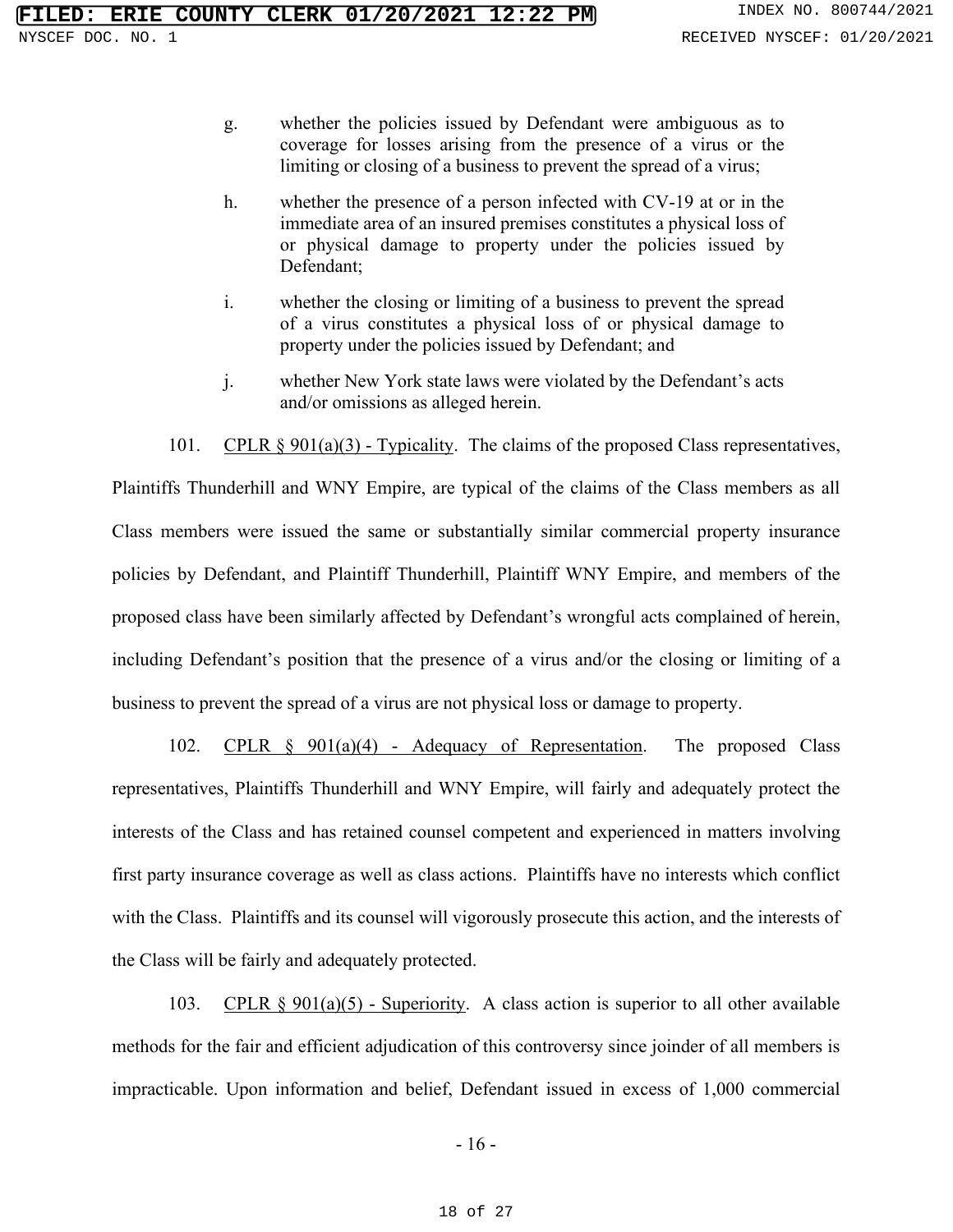property policies in New York and it is undisputed that the Virus, CV-19, and/or the CA Orders have impacted every business in New York, including every policyholder in the proposed Class.

104. The damages suffered by individual class members will vary and may be relatively small in comparison to the costs of litigation. As such, the expense and burden of individual litigation could make it impossible for Class members to individually redress the wrongs done to them. There will be no unusual difficulty in the management of this action as a class action.

105. Additionally, the Class should be certified under CPLR § 901 because: (a) the prosecution of separate actions by the individual Class members would create a risk of varying results and incompatible/inconsistent standards of conduct for Defendant; (b) the prosecution of separate actions by individual Class members would create a risk of adjudications with respect to them which would, as a practical matter, be dispositive of the interests of other Class members not parties to the adjudications, or substantially impair or impede their ability to protect their interests; and (c) Defendant acted or refused to act on grounds generally applicable to the Class, thereby making appropriate final declaratory relief with respect to the Class as a whole.

# FIRST CAUSE OF ACTION Breach of Contract and Declaratory Relief

106. Plaintiffs repeat and re-allege the preceding paragraphs as if fully set forth and incorporated herein.

107. Plaintiffs bring this cause of action on behalf of themselves and on behalf of the other Class members.

108. Plaintiffs sustained a physical loss of property, BI Losses, SL Losses, and damages as a result of a covered cause of loss under the Policy.

109. Covered Causes of Loss under the policies issued by Defendant to Class members include physical loss of property resulting from the Virus, CV-19, and/or the CV Orders.

- 17 -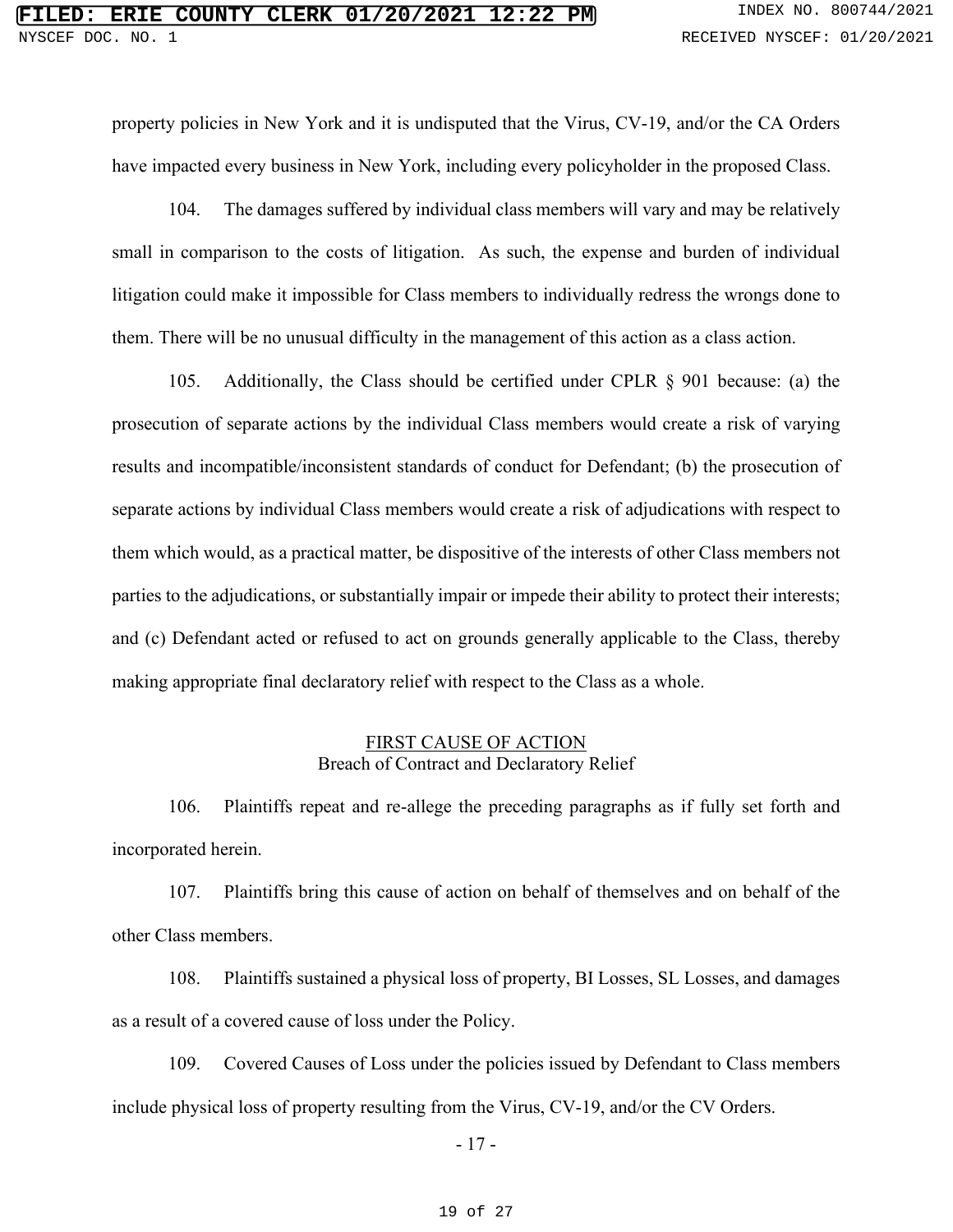110. Defendant had a duty under the Policy to provide coverage for BI Losses, SL Losses, and damages resulting from a covered cause of loss.

111. Plaintiffs duly notified Defendant of their claim under the Policy, including for business income coverage.

112. Defendant refused to pay Plaintiffs' BI Losses, SL Losses, and damages.

113. Defendant refused to pay BI Losses, SL Losses, and damages arising from or relating to the Virus, CV-19, and/or the CA Orders.

114. Defendant's failure and refusal to make payments to Plaintiffs for the BI Losses, SL Losses, and other damages constitutes a breach of the Policy.

115. Defendant's failure and refusal to make payments to Plaintiffs and other Class members for BI Losses, SL Losses, and damages pursuant to the terms of the policies constitutes a breach of contract.

116. Defendant's conduct has been unreasonable.

117. Defendant unreasonably obstructed and prevented Plaintiffs and other Class members from receiving prompt payment for the insurance benefits to which they are entitled under the Policy.

118. Defendant breached its duty and obligations of good faith and fair dealing.

119. Plaintiffs and the other Class members have been damaged by Defendant's wrongful conduct, including without limitation suffering extra-contractual consequential damages as a result of Defendant's failure to act promptly and in good faith.

120. It was reasonably foreseeable and contemplated by the parties, at the time the Policy was issued and/or renewed, that the failure to properly investigate a loss/occurrence and the failure to promptly provide coverage and pay insurance benefits under the Policy would negatively and

20 of 27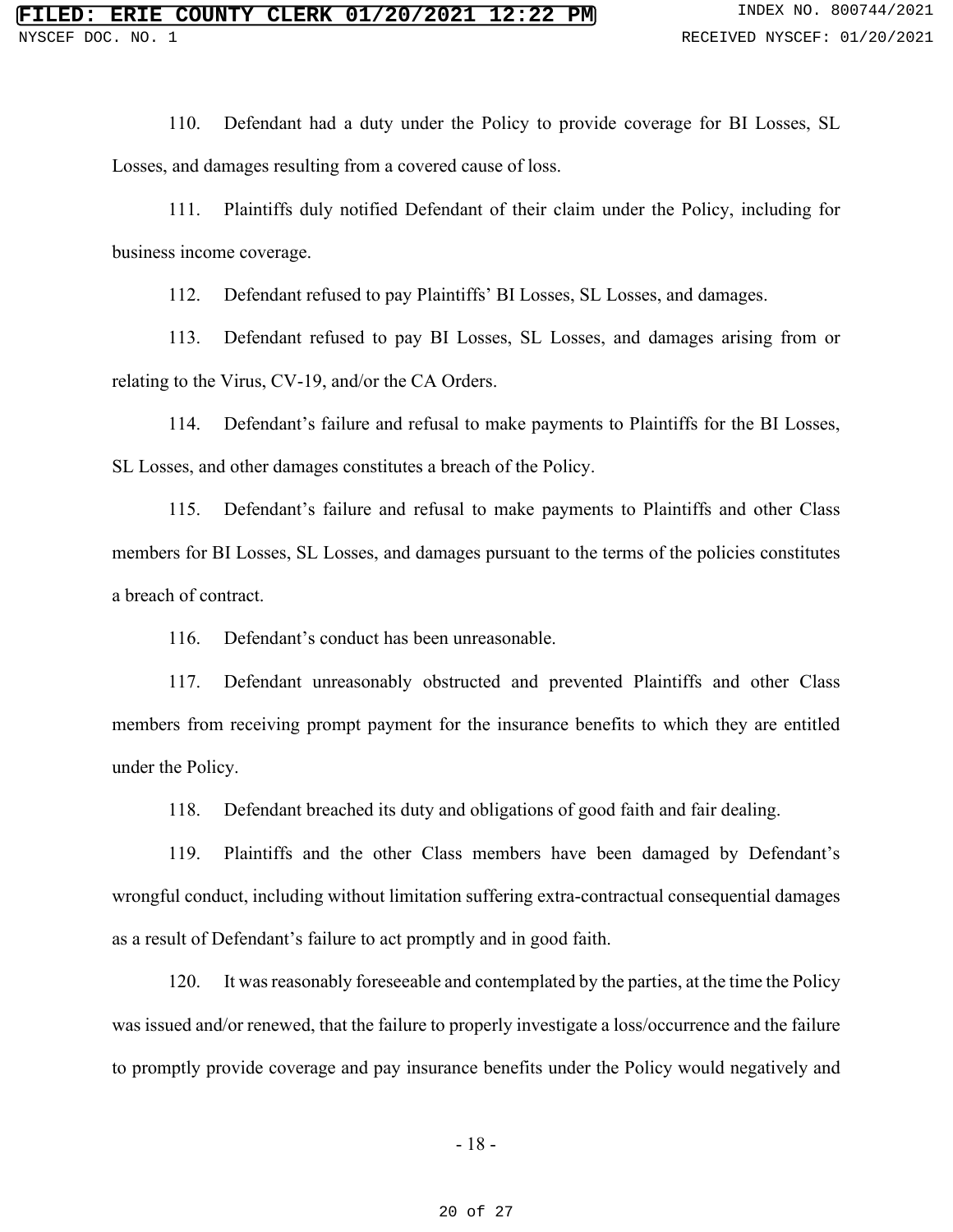adversely affect a policyholder's business operations, including causing delays thereto, thereby forcing Plaintiffs and other Class members to incur additional business interruption losses, attorneys' fees, and litigation related expenses.

121. Plaintiffs and members of the proposed Class have been damaged by Defendant's wrongful conduct, including that they have sustained foreseeable extra-contractual consequential damages, including business interruption losses, attorneys' fees, and litigation related expenses.

122. As a result of Defendant's breach and wrongful conduct, Plaintiffs and Class members are entitled to judgment providing declaratory relief of their rights under the Policy, determining that the presence of the Virus causes physical loss of or damage to property as a matter of law.

123. As a result of Defendant's breach and wrongful conduct, Plaintiffs and Class members are entitled to judgment providing declaratory relief of their rights under the Policy, determining that Defendant is liable to Plaintiff and Class members for breach of contract, and that Plaintiff and Class members have been damaged and are entitled to judgment against Defendant in an amount to be determined at trial, plus interest.

# SECOND CAUSE OF ACTION New York General Business Law § 349

124. Plaintiffs repeat and re-allege the preceding paragraphs as if fully set forth and incorporated herein.

125. Plaintiffs bring this cause of action on behalf of themselves and on behalf of the other Class members.

126. Defendant's statements in the DFS Response sent to policyholders were inaccurate and misleading.

127. Defendant's represented to policyholders and the public that coverage

- 19 -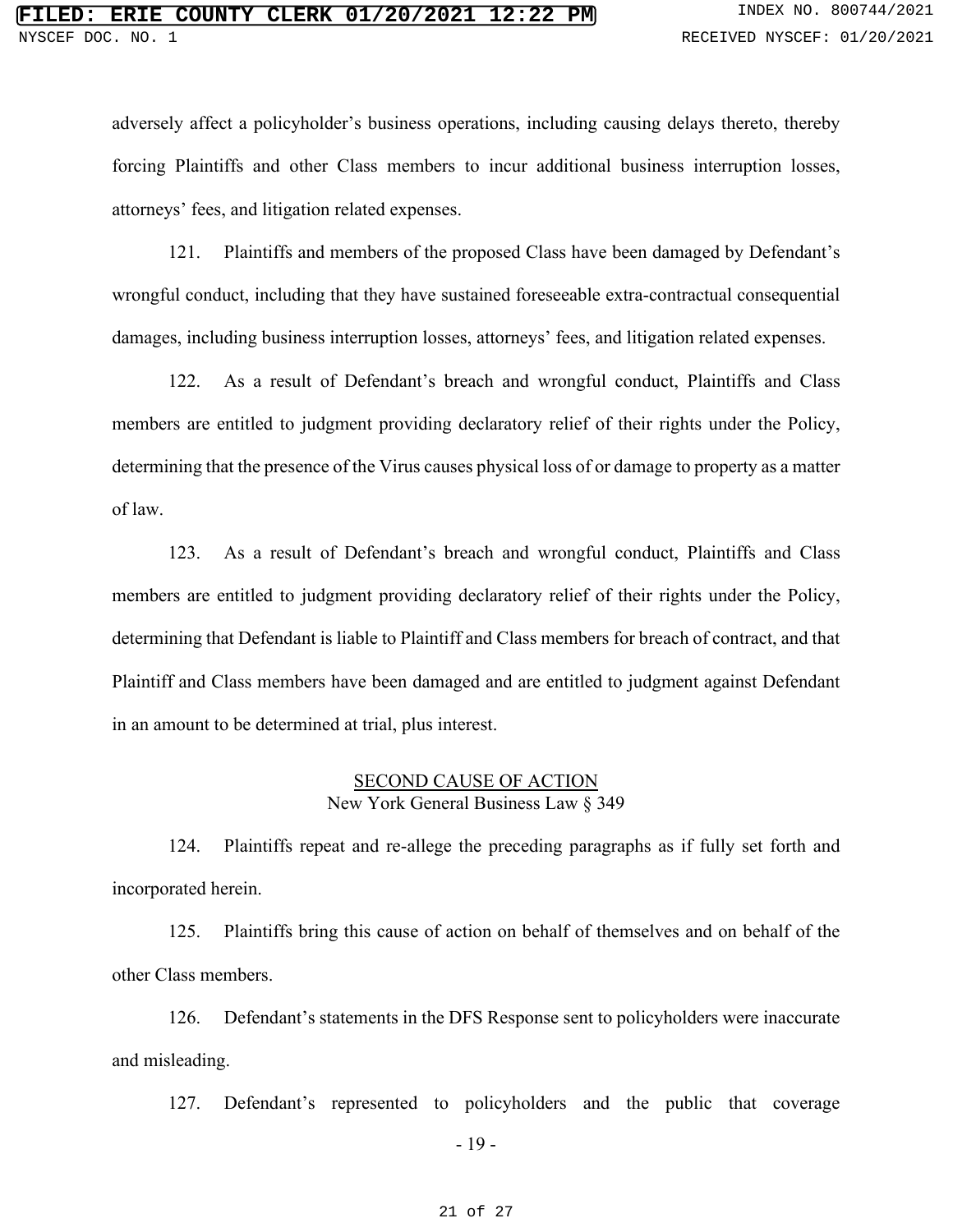considerations depend on the particular facts and circumstances presented, as well as policy provisions and individual coverages that may be part of each particular policy.

128. Defendant did not make coverage determinations based on the particular facts and circumstances presented by Plaintiffs' claims.

129. Defendant made a uniform decision to deny all claims arising from the Virus, CV-19, and/or the CA Orders irrespective of the factual circumstances or policy provisions of individual policyholders.

130. Upon information and belief, Defendant made the uniform decision to deny all claims arising from the Virus, CV-19, and/or the CA Orders irrespective of the factual circumstances or policy provisions of individual policyholders before issuing the DFS Response.

131. Defendant expressly misrepresented to its policyholders that coverage decisions would be made on a case-by-case basis given the factual circumstances or policy provisions of individual policyholders.

132. Defendant's instructions to insurance agents and policyholder representatives that the coverages under its policies do not apply in the case of a virus were inaccurate and misleading.

133. Defendant's inaccurate and misleading statements were relied on by policyholders and induced them to refrain from filing claims with Defendant.

134. Defendant's failure to reasonably investigate the BI Losses and SL Losses as well as its refusal to pay insurance benefits through the present has, at the least, been in reckless and/or grossly negligent disregard of its obligations under each Policy issued to Plaintiffs and other Class members.

135. Defendant issued insurance policies to Plaintiffs and the Class members that did not include a virus exclusion or similar exclusionary language.

- 20 -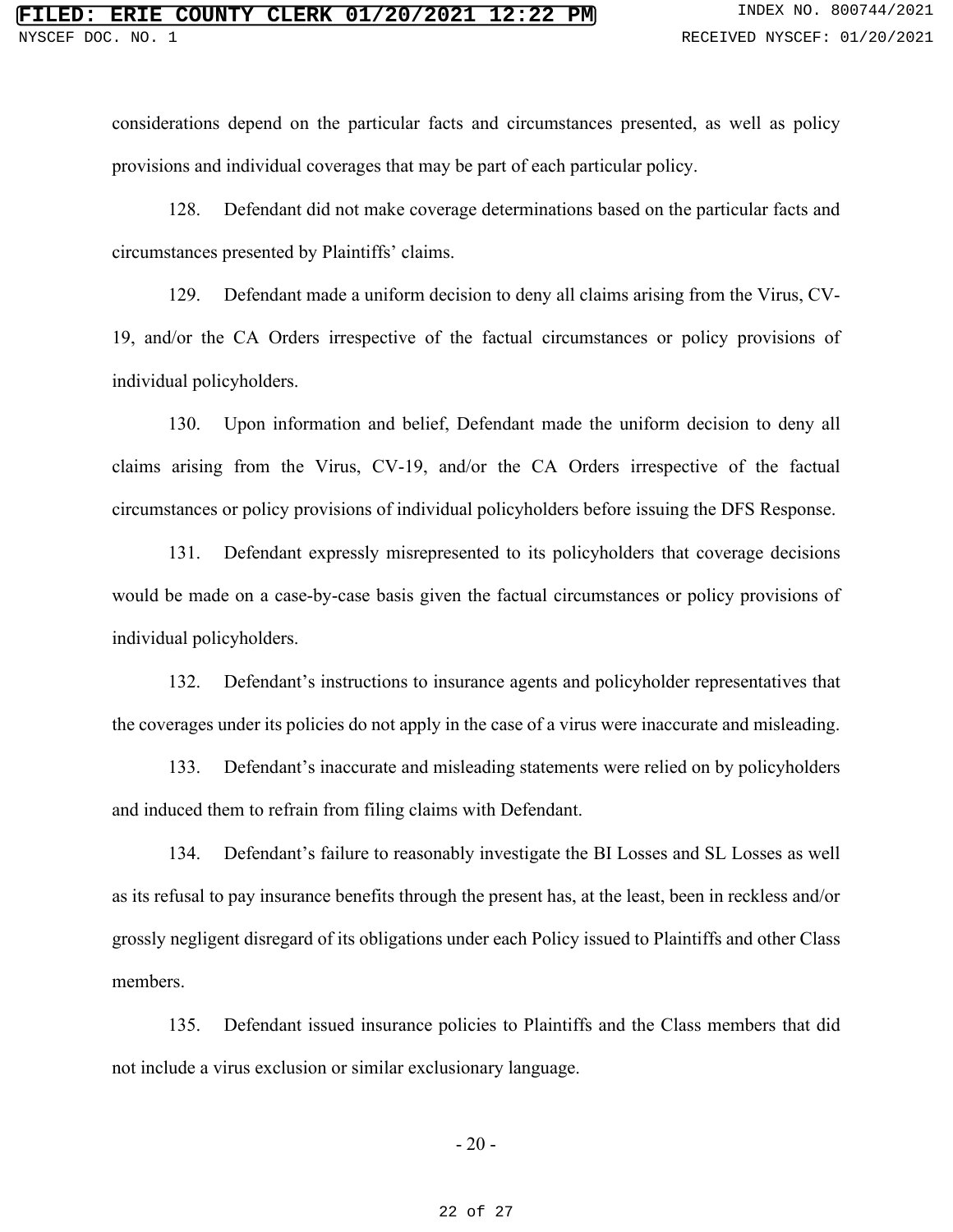136. Defendant charged Plaintiffs and the Class members premiums for a Policy that did not include a virus exclusion.

137. Upon information and belief, Defendant issued insurance policies to certain policyholders that did contain a virus exclusion or similar exclusionary language.

138. Despite the fact that Plaintiffs and the Class members paid premiums for a Policy that did not include a virus exclusion, Defendants treated all policyholders the same by universally denying Virus-related claims regardless of whether the respective insurance policy contained a virus exclusion or similar exclusionary language.

139. Defendants induced Plaintiffs and Class members to incur costs in submitting claims to Defendants under the Policy—including testing costs, attorneys' fees, expert fees, and other expenses—by misrepresenting that Defendants would consider each insured's claim on a case-by-case basis, where Defendants already made a uniform decision to universally deny all Virus-related claims.

140. Defendant's actions are consumer oriented inasmuch as the Policy consists of standard policy forms created, maintained, and issued by Defendant.

141. Defendant's actions are consumer oriented inasmuch as the disclaimer letter issued to Plaintiffs consisted of a generic, predetermined analysis that all claims relating to the Virus, CV-19, and the CA Orders were denied.

142. Defendant pre-determined that as a general rule its standard form policies of insurance issued to insureds in New York State simply do not afford coverage for losses stemming from the Virus, CV-19, and the CA Orders, irrespective of the fact that the policies do not contain a Virus Exclusion.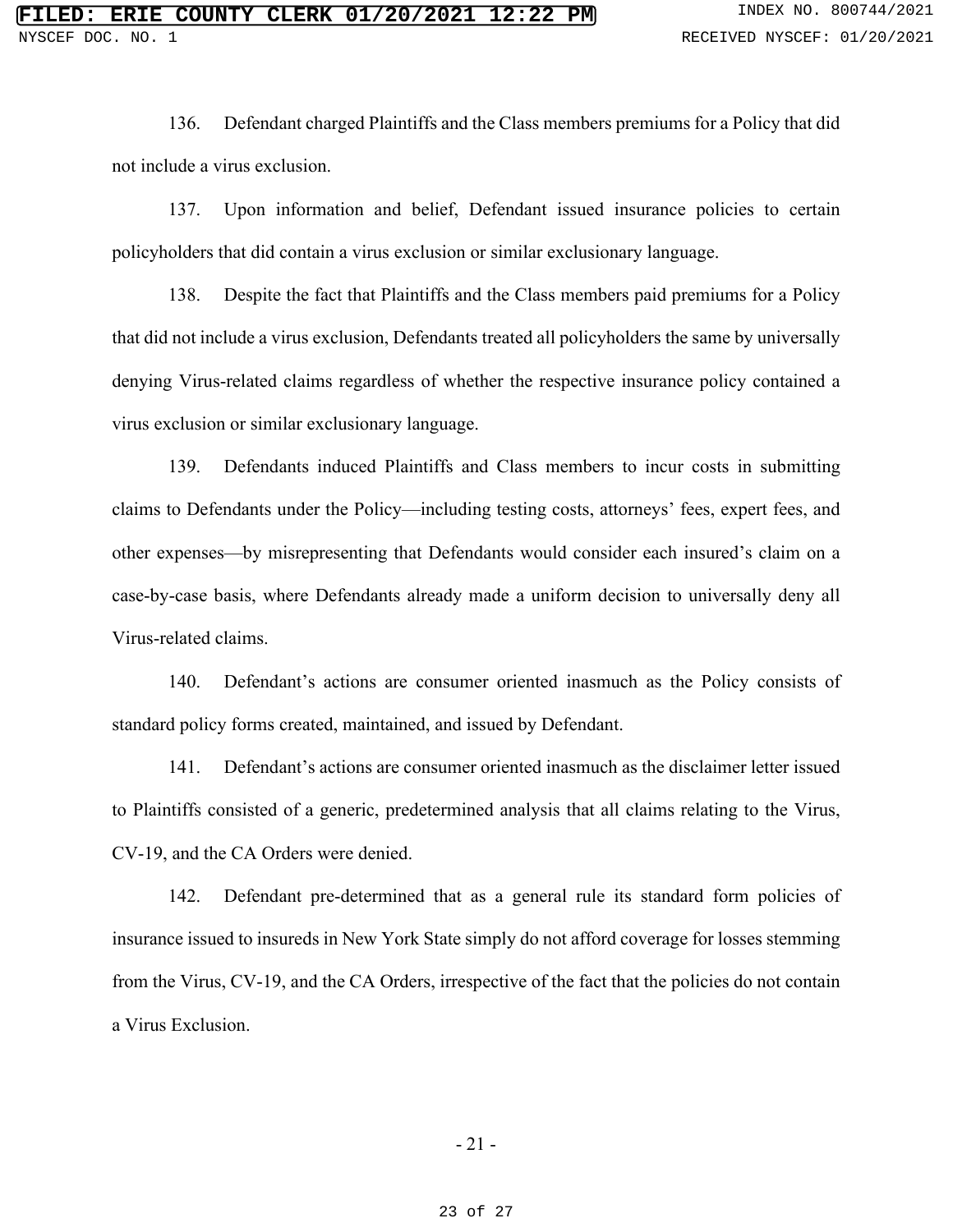143. Illustrating the predetermined nature of Defendant's coverage decisions, neither the denial letter nor the DFS Response reference or contain an analysis of the facts of Plaintiffs' loss.

144. Further illustrating the predetermined nature of Defendant's coverage decisions is the fact that Defendant, upon information and belief, created a generic policy language template which is a boilerplate analysis of the policy so that the disclaimer letters could be generated in a mass-produced, streamlined manner.

145. Upon information and belief, Defendant has received claims arising from or related to the Virus, CV-19, and the CA Orders from other insureds with policies that are the same as substantially similar to the Thunderhill and WNY Empire Policies.

146. Upon information and belief, Defendant issued other disclaimer letters that are the same as, or substantially similar to, the disclaimer letters that were issued to Plaintiffs in this case.

147. Defendant's conduct in pre-deciding its coverage position for all, or substantially all, claims from insureds in New York State stemming from the Virus, CV-19, and the CA Orders was materially misleading.

148. Defendant, by its agents and employees, has perpetuated and continued perpetuating a scheme by which its insureds are deprived of the full benefit of their policies, regardless of the fact that the Class's policies do not contain the Virus Exclusion or any exclusions referencing virus-related losses.

149. Upon information and belief, Defendant instituted a practice, policy, or procedure by which Defendant intends to deny all, or substantially all, claims stemming from the Virus, CV-19, and the CA Orders.

150. Defendant's practice, policy, or procedure was surreptitiously and purposefully made without notice or disclosure to Defendant's customers, potential customers, or the public at

- 22 -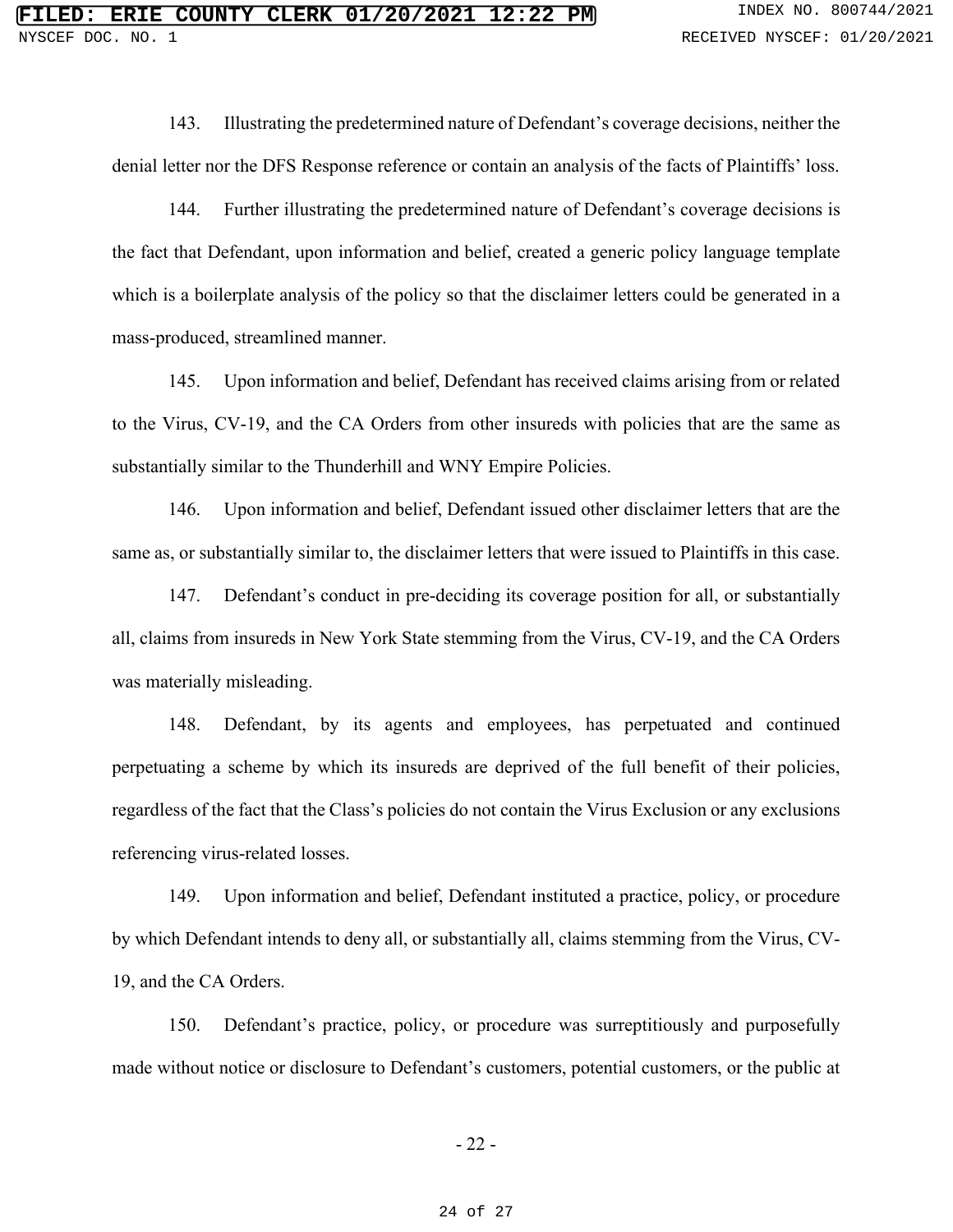large, and indeed made despite express representations to the public to the contrary.

151. Defendant's practice, policy, or procedure of not covering claims stemming from viruses is not disclosed within the subject insurance policies, because the policies do not contain the Virus Exclusion or a similar exclusion for viruses, despite the fact that Defendant is familiar with the Virus Exclusion. Therefore, Plaintiffs and the public at large have been misled in a material respect.

152. Defendant's practice of denying all, or substantially all, claims stemming from the Virus, CV-19, and the CA Orders was not disclosed to its policyholders until after they had submitted a claim under a policy. Therefore, Plaintiffs and the public at large who have obtained such policies from the Defendant have been misled in a material respect.

153. The aforementioned public-oriented conduct exercised by Defendant is a regular business practice, policy, or procedure.

154. Defendant's aforesaid practice, policy, or procedure is willful, intentional and malicious with the ultimate intent and effect of depriving its insureds of the scope and amount of coverage which they paid and bargained for.

155. The aforesaid actions of the Defendant constitute a violation of § 349 of the New York General Business Law for which Plaintiffs and the Class are entitled to treble damages up to the sum of \$1,000.00 per violation, plus reasonable attorneys' fees.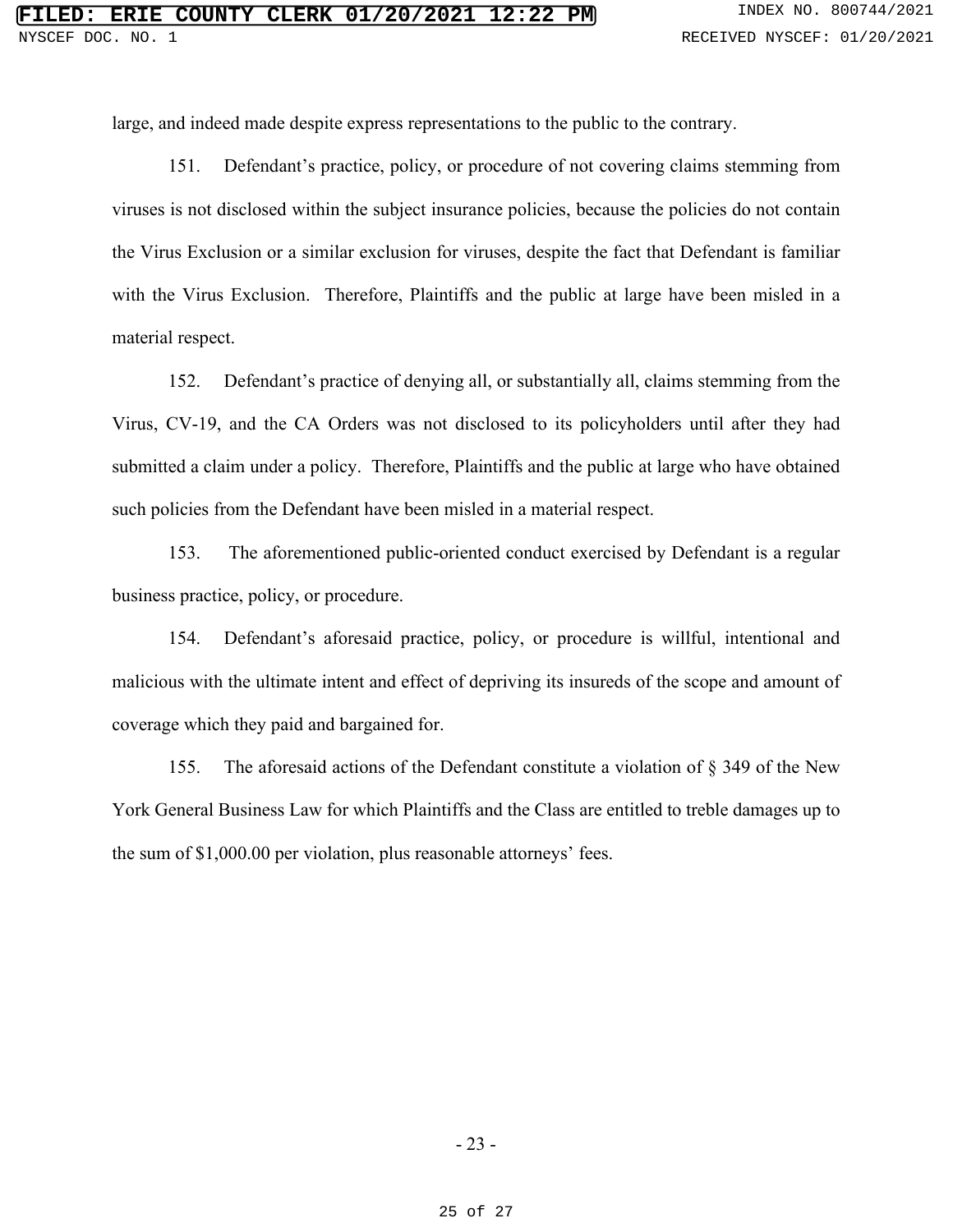### REQUEST FOR RELIEF

WHEREFORE, Plaintiffs, individually and on behalf of the other Class members,

respectfully requests that the Court:

a. Enter an Order certifying the proposed Class, as requested herein, designating

Plaintiffs as Class representative, and appointing Plaintiffs' undersigned attorneys as Counsel for

the Class;

- b. Entering judgment on the First Cause of Action in favor of Plaintiffs and the Class members as follows:
	- 1. Determining and declaring that the Virus causes, and the presence of the Virus constitutes, direct physical loss of or damage to property;
	- 2. Determining and declaring that losses sustained by Plaintiffs and Class members arising from and relating to the Virus, CV-19 and/or the CA Orders are insured losses covered under the Policies issued by Defendant;
	- 3. Determining and declaring that Defendant is obligated to pay the full amount of BI Losses, SL Losses, and other coverage benefits provided for under the Policies issued to Plaintiffs and the Class members with respect to losses arising from or relating to the Virus, CV-19, and/or the CA Orders; and
	- 4. Determining liability in favor of Plaintiffs and Class members against Defendant for breach of contract and awarding damages for losses covered under the Policies in an amount to be determined at trial, plus interest.
	- c. Entering judgment on the Second Cause of Action in favor of Plaintiffs and Class

members against Defendant in an amount to be determined at trial but not less than treble damages

up to the sum of \$1,000.00 per violation, plus interest and reasonable attorneys' fees;

d. Ordering Defendant to pay the legal fees of attorneys' fees and costs of suit;